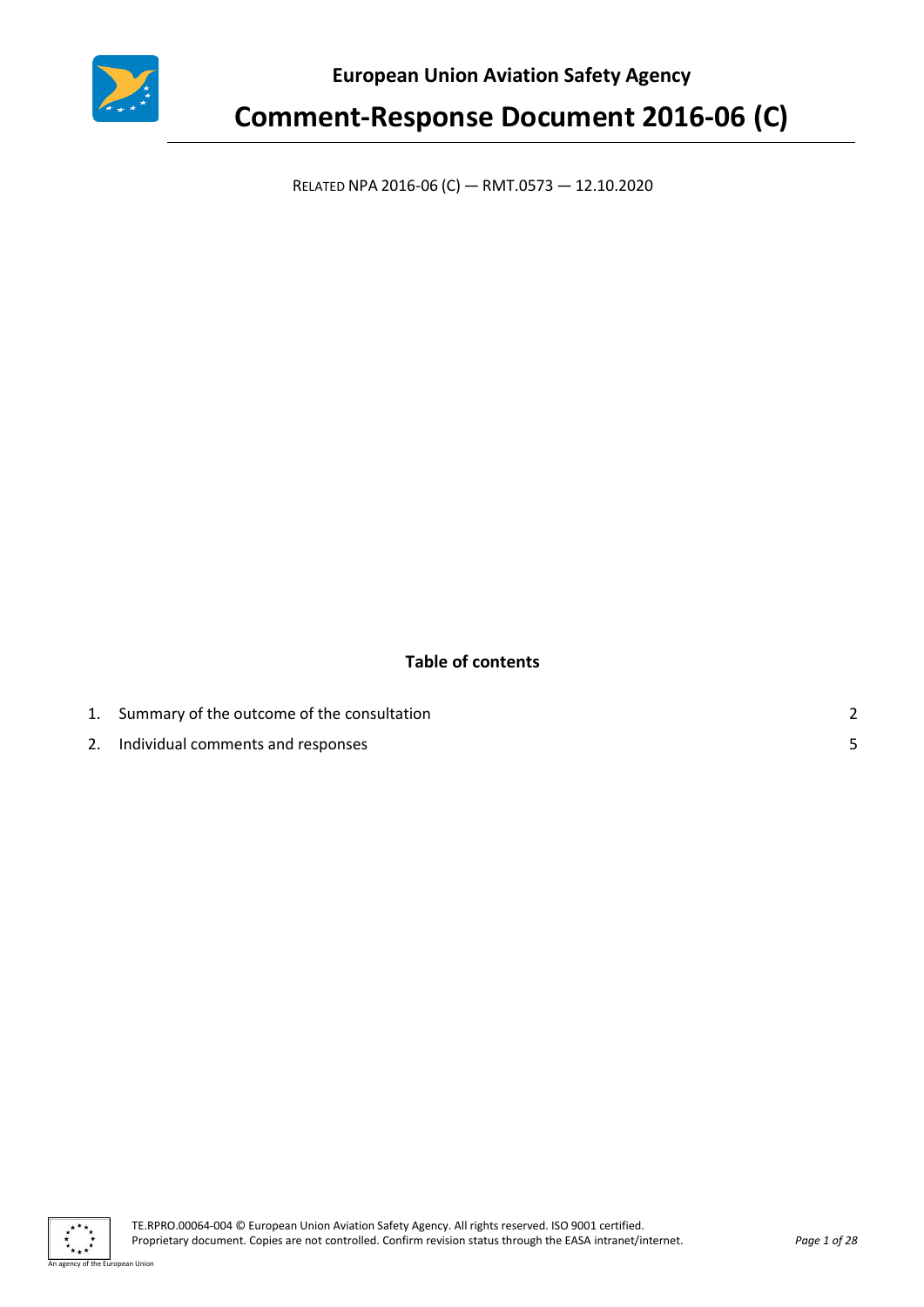#### <span id="page-1-0"></span>**1. Summary of the outcome of the consultation**

NPA [2016-06](https://www.easa.europa.eu/document-library/notices-of-proposed-amendment/npa-2016-06-c) (C) received 47 comments, most of which focused on changes to Annex VI (Part-NCC) (16 comments), Annex VII (Part-NCO) (9 comments), and Annex VIII (Part-SPO) (10 comments) to Regulation (EU) No 965/2012 (the 'Air OPS Regulation'). 26 out of 47 comments were submitted by national aviation authorities (NAAs), followed by 15 comments altogether by several associations of operators and aerodromes.



The comments on NPA [2016-06](https://www.easa.europa.eu/document-library/notices-of-proposed-amendment/npa-2016-06-c) (C) generally supported the proposed changes to Part-NCC, Part-NCO, and Part-SPO towards a more proportionate regime.



#### **Framework for Part-NCC**

Some commenters were concerned that the Part-NCC rules, as proposed in NPA [2016-06](https://www.easa.europa.eu/document-library/notices-of-proposed-amendment/npa-2016-06-c) (C), were not harmonised with the paradigm and terminology used in Annex IV (Part-CAT) to the Air OPS Regulation. For example, the concept of the final reserve fuel (FRF) was not defined and its distinction from the contingency fuel

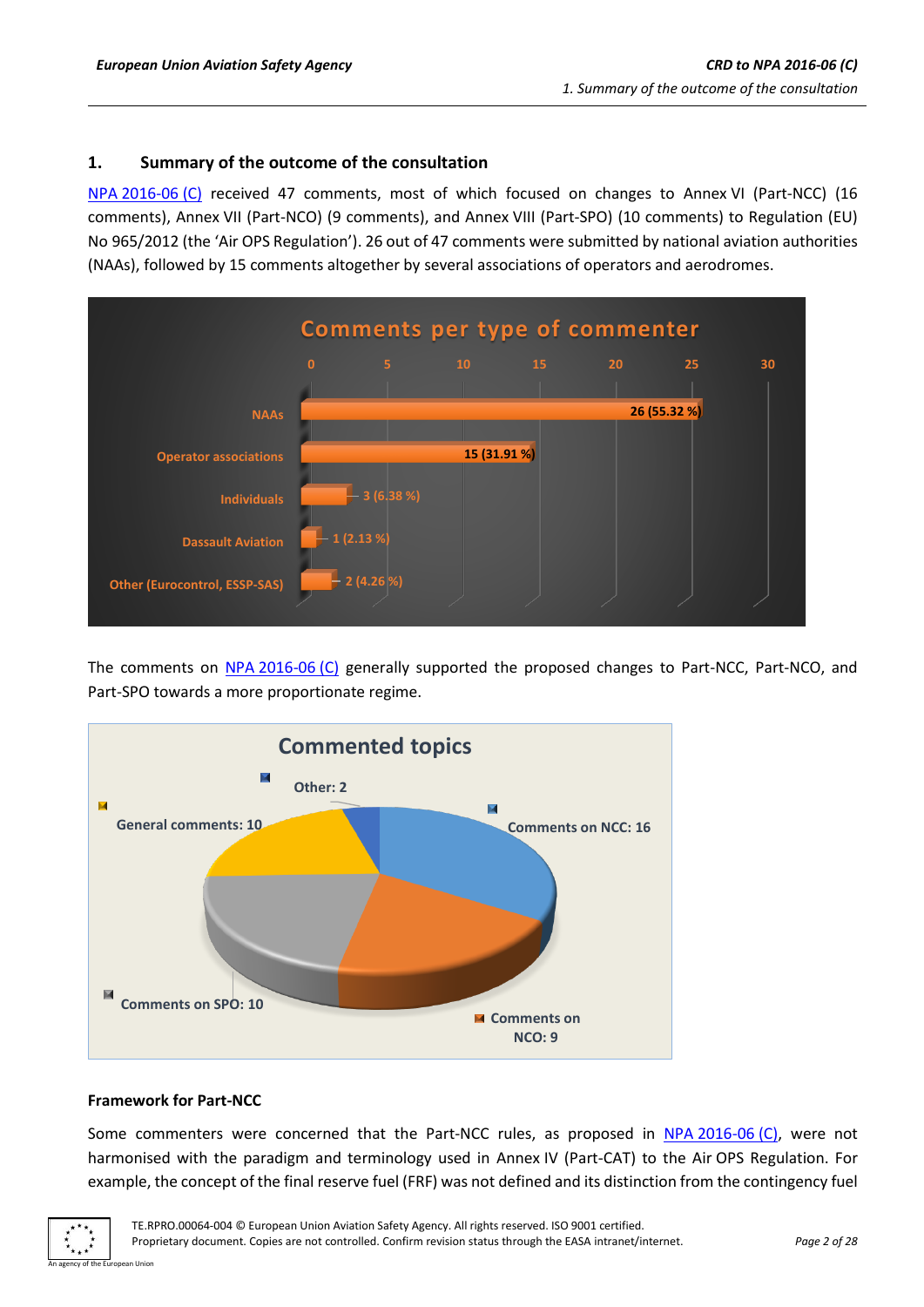was not clearly made. The content of point NCC.OP.130, as published in NPA [2016-06](https://www.easa.europa.eu/document-library/notices-of-proposed-amendment/npa-2016-06-c) (C), was transferred to point NCC.OP.131, and new content was created. Both new rules were revised to be better harmonised with Part-CAT and International Civil Aviation Organization (ICAO) Annex 6, Part II. Chapter 3 than the NPA [2016-06](https://www.easa.europa.eu/document-library/notices-of-proposed-amendment/npa-2016-06-c) (C) proposal.

In the revised version, point NCC.OP.130 requires the operator to establish a fuel policy. Unlike Part-CAT, that fuel policy consists only of the planning and in-flight fuel/energy management elements, as the selection of alternate aerodromes remains simple and separate. Point NCC.OP.131 provides for the preflight calculation of the required fuel at a safety objective level, and more details are given in the related AMC1 NCC.OP.131. Those new rules are clearer, but do not impose extra burden on NCC operators.

#### **Contingency fuel versus FRF in Part-NCO**

Commenters generally welcomed the less prescriptive approach to Part-NCO, which was taken in NPA [2016-06](https://www.easa.europa.eu/document-library/notices-of-proposed-amendment/npa-2016-06-c) (C) and allows for flexibility in the amount of FRFcarried. Some commenters were concerned about whether the point NCO.OP.125 (b) criteria for selecting the FRF quantity confused the FRF concept with contingency fuel.

Decades ago, the implementing rule (IR) set the prescriptive FRF amount for CAT operations at 30 minutes for turbine-powered aeroplanes , which is difficult to justify. A possible explanation could be that it would allow an extra circuit and approach to be completed in case of an unforeseen event on final approach at the destination or destination alternate. It therefore does have the character of an allowance for unexpected circumstances, even though the requirement for being protected, unless an emergency arises, distinguishes it from normal 'contingency fuel' by. Hence, the European Aviation Safety Agency (EASA) is satisfied that the criteria of point NCO.OP.125 (b) are appropriate for that purpose.

The NPA [2016-06](https://www.easa.europa.eu/document-library/notices-of-proposed-amendment/npa-2016-06-c) (C) version of the new AMC1 NCO.OP.125(b) was changed, as Review Group (RG) RMT.0573 considered that normal cruising altitude does not give sufficient information on speed, range, or power setting. It was therefore replaced with a power setting that can be chosen if time, rather than range, would be a concern.

#### **Partial alignment of Part-SPO with Part-NCC**

Some commenters expressed their concern about harmonising some Part-SPO requirements with Part-NCC, arguing that the requirements might be disproportionate for Part-SPO. Based on those concerns, EASA modified the NPA [2016-06](https://www.easa.europa.eu/document-library/notices-of-proposed-amendment/npa-2016-06-c) (C) proposals on Part-SPO.

The requirement for establishing fuel policies and considering the various fuel needs (taxi, trip, alternate, contingency, FRF etc.) remained harmonised with Part-NCC in the revised rule. However, the prescriptive FRF requirement was changed to be harmonised with the more performance-based approach that was taken for Part-NCO: it allows the operator to justify the use of a different FRF quantity as an alternative means of compliance (AltMoC).

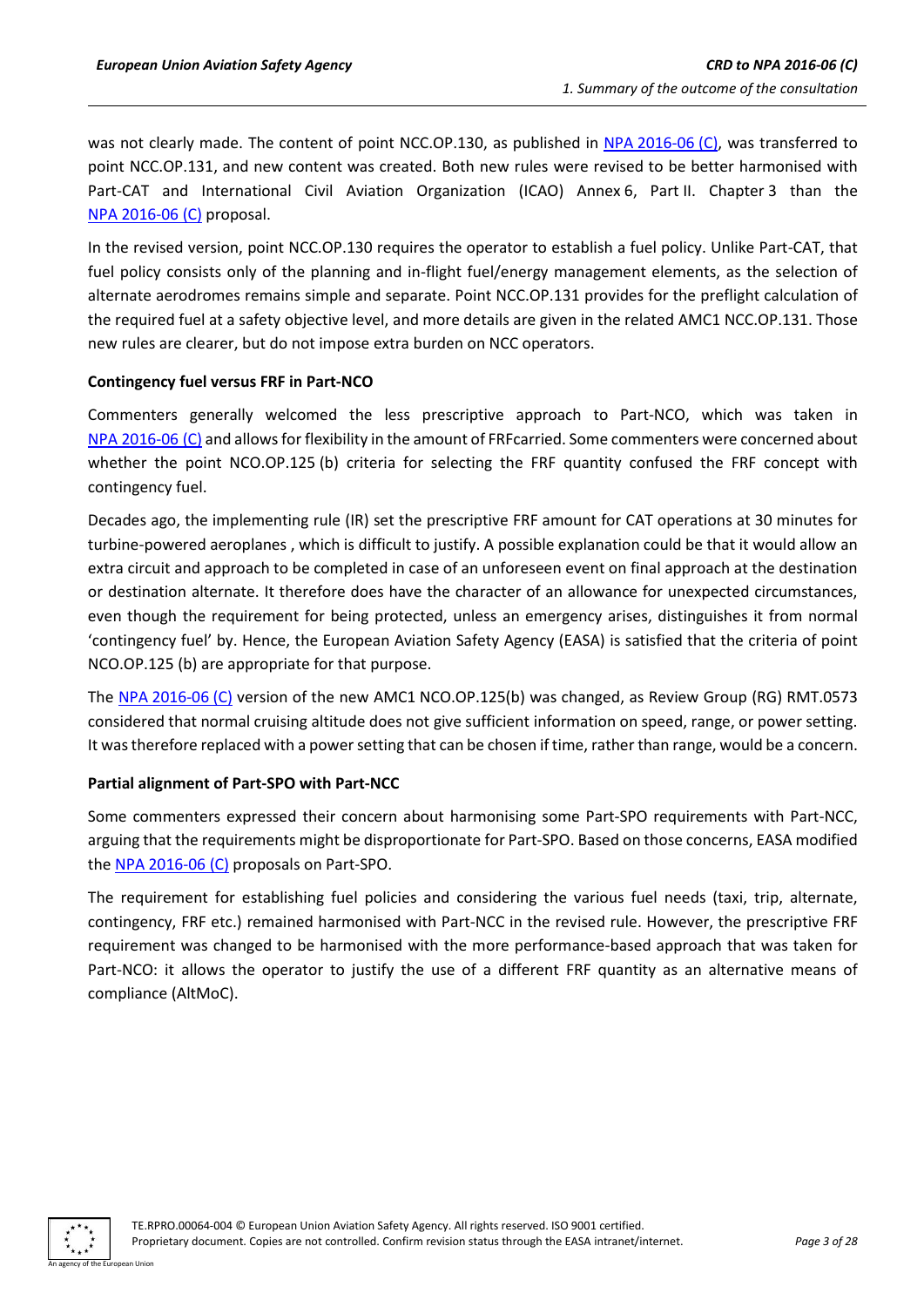#### **Acceptance of comments**

14 comments were accepted, 14 were partially accepted, 14 comments were noted and 5 — not accepted. The acceptance of comments status is as follows:



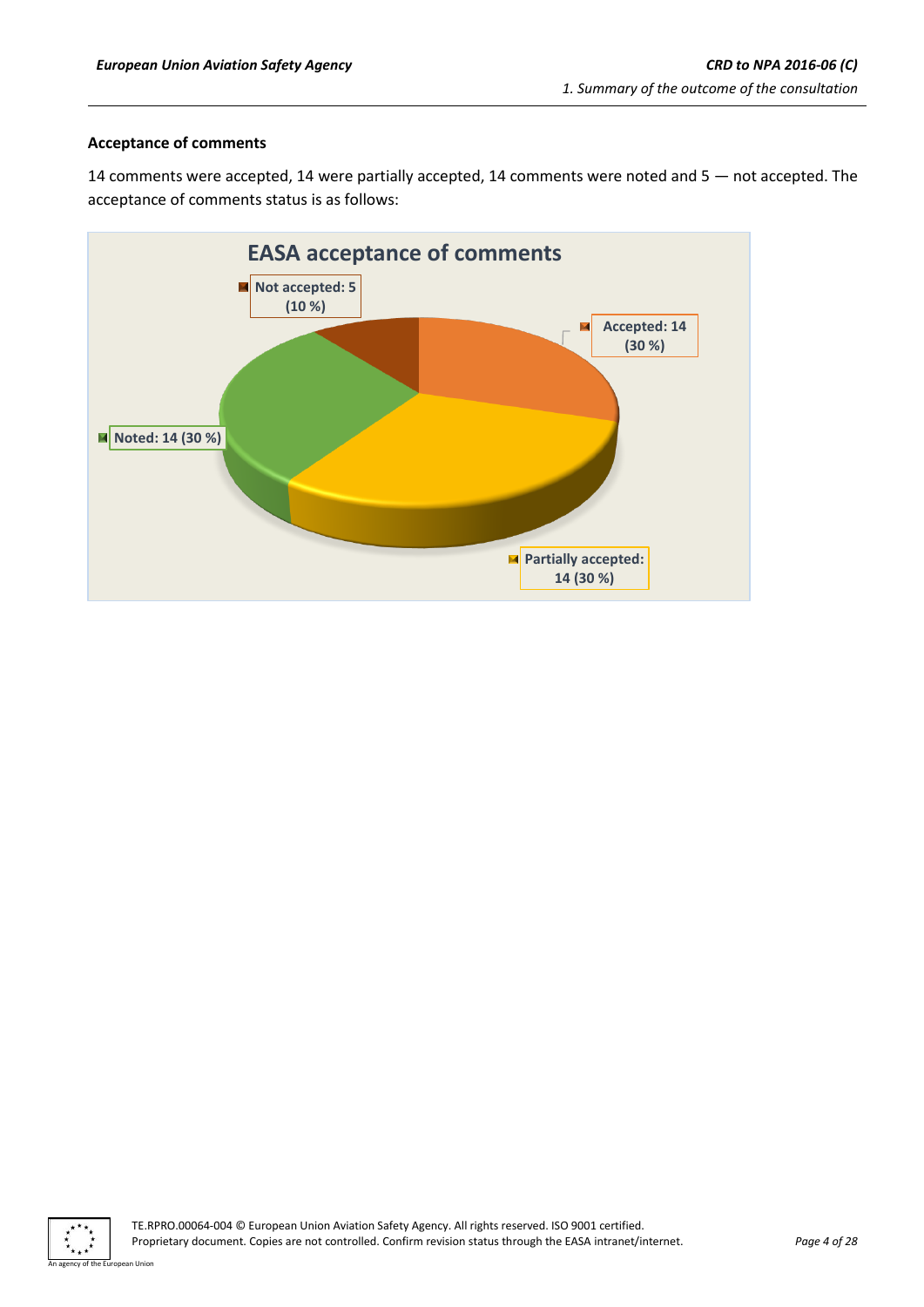#### <span id="page-4-0"></span>**2. Individual comments and responses**

In responding to comments, a standard terminology has been applied to attest EASA's position. This terminology is as follows:

- (a) **Accepted** EASA agrees with the comment and any proposed amendment is wholly transferred to the revised text.
- (b) **Partially accepted** EASA either agrees partially with the comment, or agrees with it but the proposed amendment is only partially transferred to the revised text.
- (c) **Noted** EASA acknowledges the comment but no change to the existing text is considered necessary.
- (d) **Not accepted** The comment or proposed amendment is not shared by EASA.

# **(General comments)**

| comment  | 2<br>comment by: EUROCONTROL                                                                                                                                                 |
|----------|------------------------------------------------------------------------------------------------------------------------------------------------------------------------------|
|          | The EUROCONTROL Agency does not have comments on NPA 2016-06 (C).                                                                                                            |
| response | Noted.                                                                                                                                                                       |
| comment  | 11<br>comment by: ERAC - European Regional Aerodromes Community                                                                                                              |
|          | This RMT is a positive example for EASA's own claim to create "better regulation"                                                                                            |
| response | Noted.                                                                                                                                                                       |
| comment  | 16<br>comment by: Luftfahrt-Bundesamt                                                                                                                                        |
|          | The LBA has no comments on NPA 2016-06 (C).                                                                                                                                  |
| response | Noted.                                                                                                                                                                       |
| comment  | 18<br>comment by: UK CAA                                                                                                                                                     |
|          | Page No: General Comment                                                                                                                                                     |
|          | Paragraph No: Repeated text throughout document                                                                                                                              |
|          | Comment: The word "minutes" has been reduced to the term 'min' throughout the<br>document, and in NPA 2016-06(A) and (B) as well. It is recommended that in the interests of |

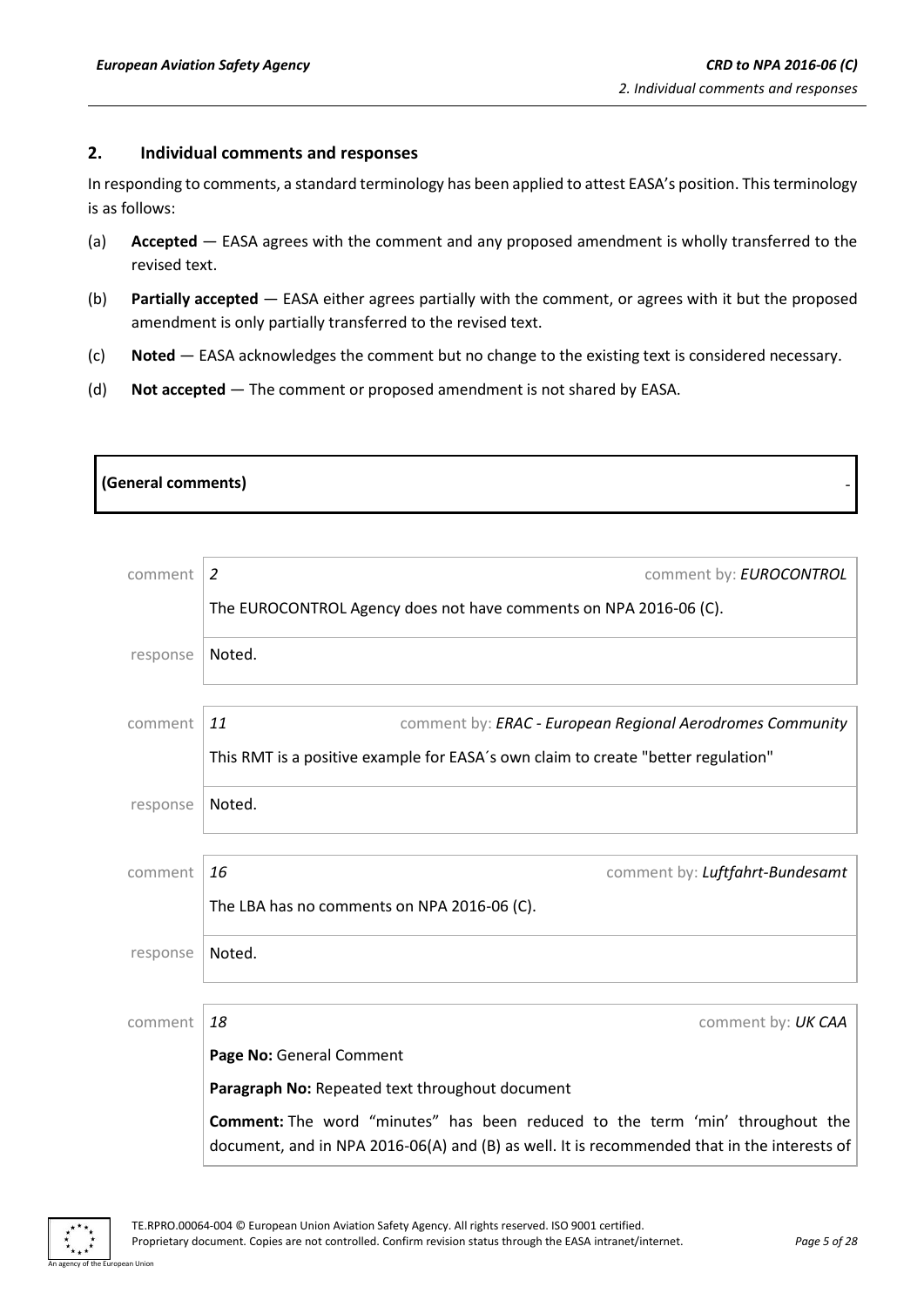|          | readability and to prevent incorrect interpretation, the full spelling "minutes" is used<br>throughout.                                                                                                                                                                                                                            |
|----------|------------------------------------------------------------------------------------------------------------------------------------------------------------------------------------------------------------------------------------------------------------------------------------------------------------------------------------|
|          | Justification: Clarity of meaning.                                                                                                                                                                                                                                                                                                 |
| response | Accepted.                                                                                                                                                                                                                                                                                                                          |
| comment  | 43<br>comment by: René Meier, Europe Air Sports                                                                                                                                                                                                                                                                                    |
|          | Europe Air Sports thanks the Agency for publishing NPA 2016-06(A)(B)(C). For obvious<br>reasons I concentrated on Sub-NPA 2016-06(C).                                                                                                                                                                                              |
|          | Our communities will be well served with these new provisions based on safety objectives<br>leaving the responsibility where it has to be, with the pilot in command.                                                                                                                                                              |
|          | We identified NCO.OP.125-7 and, especially, NCO.OP.185 as requirements that are<br>inconsistent with the principles of this Safety Strategy and the Agency's performance-based<br>approach with regard to regulating. In particular:                                                                                               |
|          | the prescriptive nature of the fuel planning and management rules does not take into<br>account the broad range of activities undertaken under Part-NCO; and                                                                                                                                                                       |
|          | the rules are in effect aimed at achieving a level of safety appropriate for CAT<br>operations, which is disproportionate in the context of GA operations.                                                                                                                                                                         |
|          | This is now changed for the good: The prescriptive requirement for a specific number of<br>minutes of FRF has been replaced by a safety-objective-based rule, as well as a set of criteria<br>to be used by the pilot-in-command in determining the quantity of FRF to be carried. Default<br>values are given in the related AMC. |
|          | The requirements for in-flight fuel management have been adapted and updated to be<br>aligned with the respective ICAO requirements.                                                                                                                                                                                               |
|          | NCO.OP.125(a) has been inserted to provide a performance-based safety objective. It is a<br>slightly modified version of the essential requirement 2.a.7 of Annex IV to the Basic<br>Regulation.                                                                                                                                   |
|          | The previous NCO.OP.125(b) and (c) have been deleted and reintroduced as AMC.                                                                                                                                                                                                                                                      |
|          | NCO.OP.125(b) has been inserted to introduce the concept of FRF. It also provides some risk<br>management factors that should be used to determine a reasonable FRF, replacing the<br>previous prescriptive values. Further guidance is included in GM1 NCO.OP.125(b).                                                             |
|          | NCO.OP.125(c) provides the same calculations of the pre-flight fuel as required by the<br>previous NCO.OP.125(a), but with no specific numbers for FRF. It is therefore much simpler.                                                                                                                                              |
|          | NCO.OP.126 has been deleted as it would be identical to NCO.OP.125, which can apply to<br>both aeroplanes and helicopters (with respective different AMC).                                                                                                                                                                         |
|          | NCO.OP.185 reflects the ICAO Annex 6, Part II, Chapter 2.2.4.7 standards on in-flight fuel<br>management.                                                                                                                                                                                                                          |

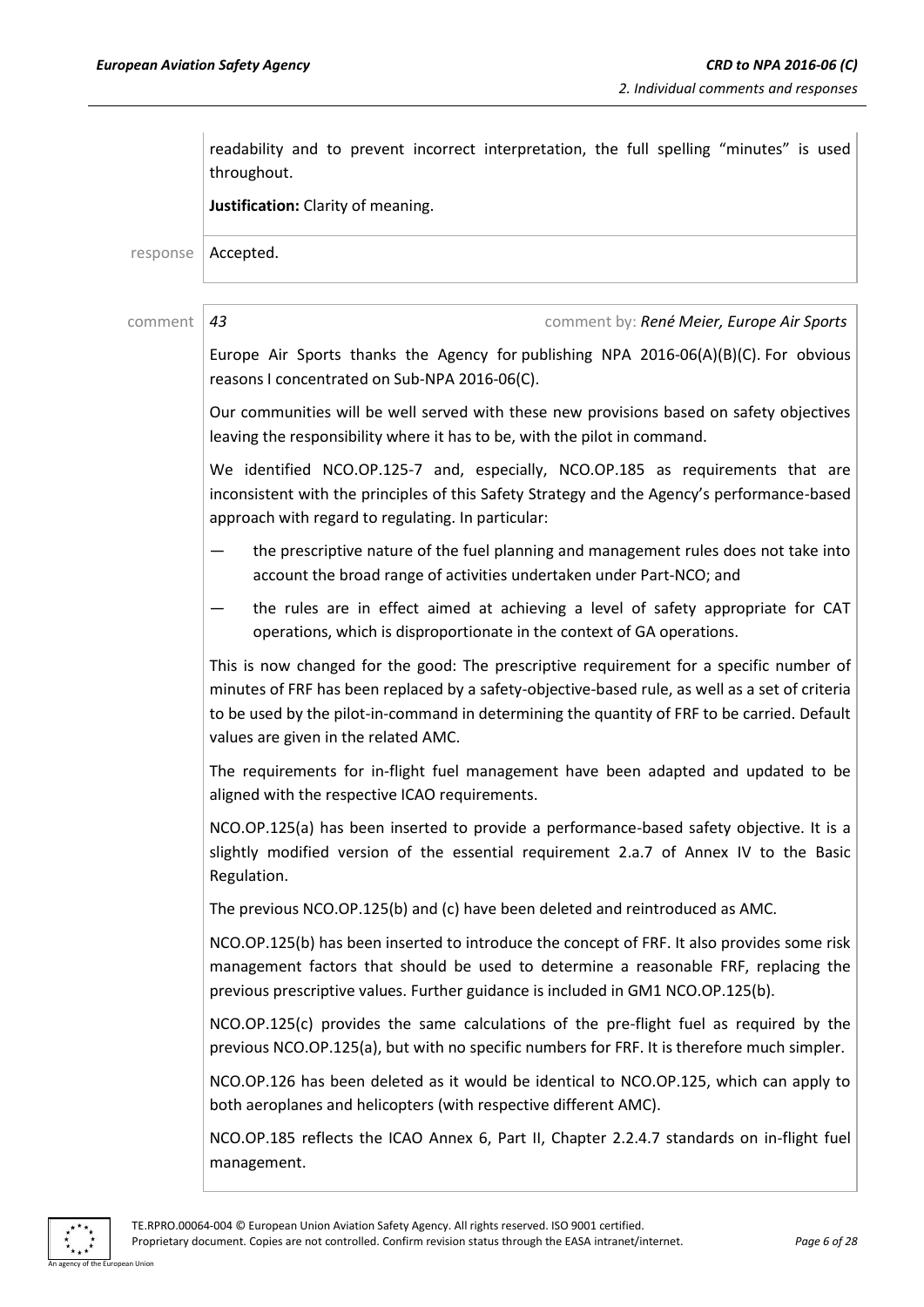We discussed if «fuel» could be replaced with «energy», considering the many electric/hybrid projects actually existing. This would be in-line with our contributions to RMT.0498 Reorganisation of FAR Part 23 / CS-23. This is, of course, only a question of terminology and definitions, common understand, however, starts with precise terms and concise definitions.

response | Last comment on 'fuel' versus 'energy': partially accepted.

The term 'fuel' was replaced with 'fuel/energy' in all the implementing rules (IRs) where a shift between the two is possible. The AMC and GM were not consequently changed so far (they still refer only to 'fuel) to allow operators that use other types of energy than fuel to use an alternative means of compliance (AltMoC).

However, if the majority of the AMC and GM will eventually fit those operators, then the term 'fuel' will be replaced with 'fuel/energy' in these documents as well.

Only the AMC and GM to Part-NCO already include the term 'fuel/energy', as Part-NCO aircraft are likely the first ones to use alternative types of energy for propulsion.

comment *44* comment by: *FNAM*

The FNAM (Fédération Nationale de l'Aviation Marchande) is the French Aviation Industry Federation / Trade Association for Air Transport, gathering the following members:

- CSTA: French Airlines Professional Union (incl. Air France)
- SNEH: French Helicopters Operators Professional Union
- CSAE: French Handling Operators Professional Union
- GIPAG: French General Aviation Operators Professional Union
- GPMA: French Ground Operations Operators Professional Union
- EBAA France: French Business Airlines Professional Union

And the following associated members:

- FPDC: French Drone Professional Union
- UAF: French Airports Professional Union

#### Introduction:

The comments hereafter shall be considered as an identification of some of the major issues the French industry asks EASA to discuss with third-parties before any publication of the proposed regulation. In consequence, the following comments shall not be considered:

- As a recognition of the third-parties consultation process carried out by the European Parliament and of the Council;
- As an acceptance or an acknowledgement of the proposed regulation, as a whole or of any part of it;

An agency of the European Union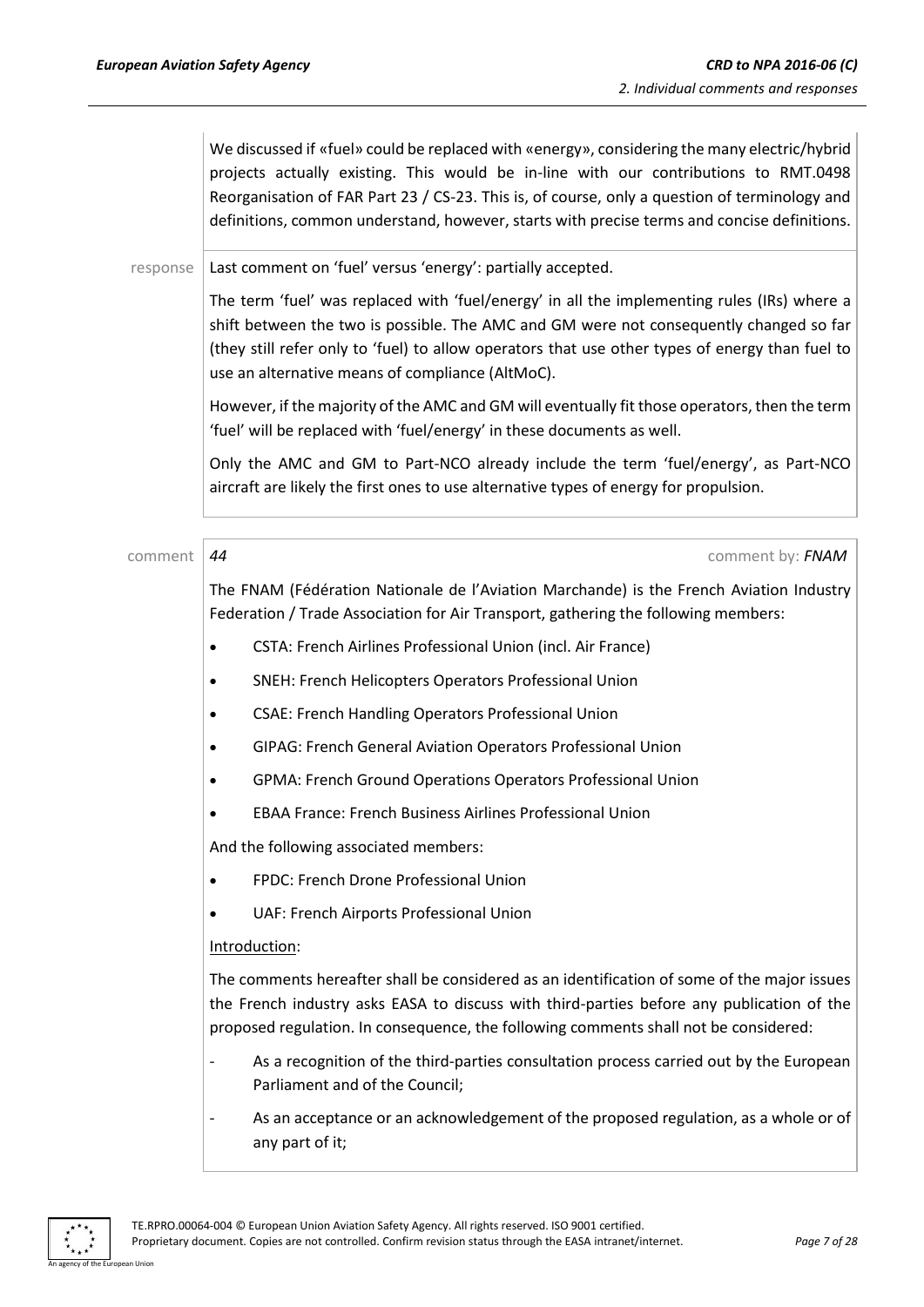As exhaustive: the fact that some articles (or any part of them) are not commented does not mean FNAM has (or may have) no comments about them, neither FNAM accepts or acknowledges them. All the following comments are thus limited to our understanding of the effectively published proposed regulation, notwithstanding their consistency with any other pieces of regulation.

response | Noted.

#### **Notice of Proposed Amendment 2016-06(C) — Fuel planning and management — Sub-NPA 2016-06(C) 'Aeroplanes/helicopters — Part-NCC, Part-NCO & Part-SPO'** p. 1-3

comment *15* comment by: *Swedish Transport Agency, Civil Aviation Department (Transportstyrelsen, Luftfartsavdelningen)* The Swedish Transport Agency supports the proposals and the overall objective to develop a more performance based approach in regulating NCO-operations. response | Noted. comment *19* comment by: *UK CAA* **Page No:** 1 **Paragraph No:** Executive Summary **Comment:** In the Executive Summary for this sub-NPA, a good synopsis of the intentions for the NPA are described. The intention to align fuel policies across Annexes, where possible, is understood as is the need for proportionality and convergence with ICAO Annex 6. However, after reviewing all elements of the NPA, and in particular parts (B) and (C), the proposal to align Part-SPO with Part-NCC introduces significant issues and is not supported. Due to the wide range of activities to be conducted as specialised operations with all levels of motor powered aircraft, it is not appropriate to impose prescriptive fuel requirements on operators. The more performance based approach taken for Part-NCO is considered to be a practical and proportionate means of setting the safety standards for SPO. It is therefore strongly recommended that a further review is undertaken to address the inconsistencies that will inevitably arise if the proposed fuel provisions are taken forward. There is also inconsistency evident between the separate parts of this NPA with regards to the adoption of fuel policies which adds to the difficulties in assessing proportionality and

> **Justification:** The achievement of practical and reasonable fuel policies for the whole range of flying activities covered by the regulation. Imposing unrealistic and prescriptive



appropriateness.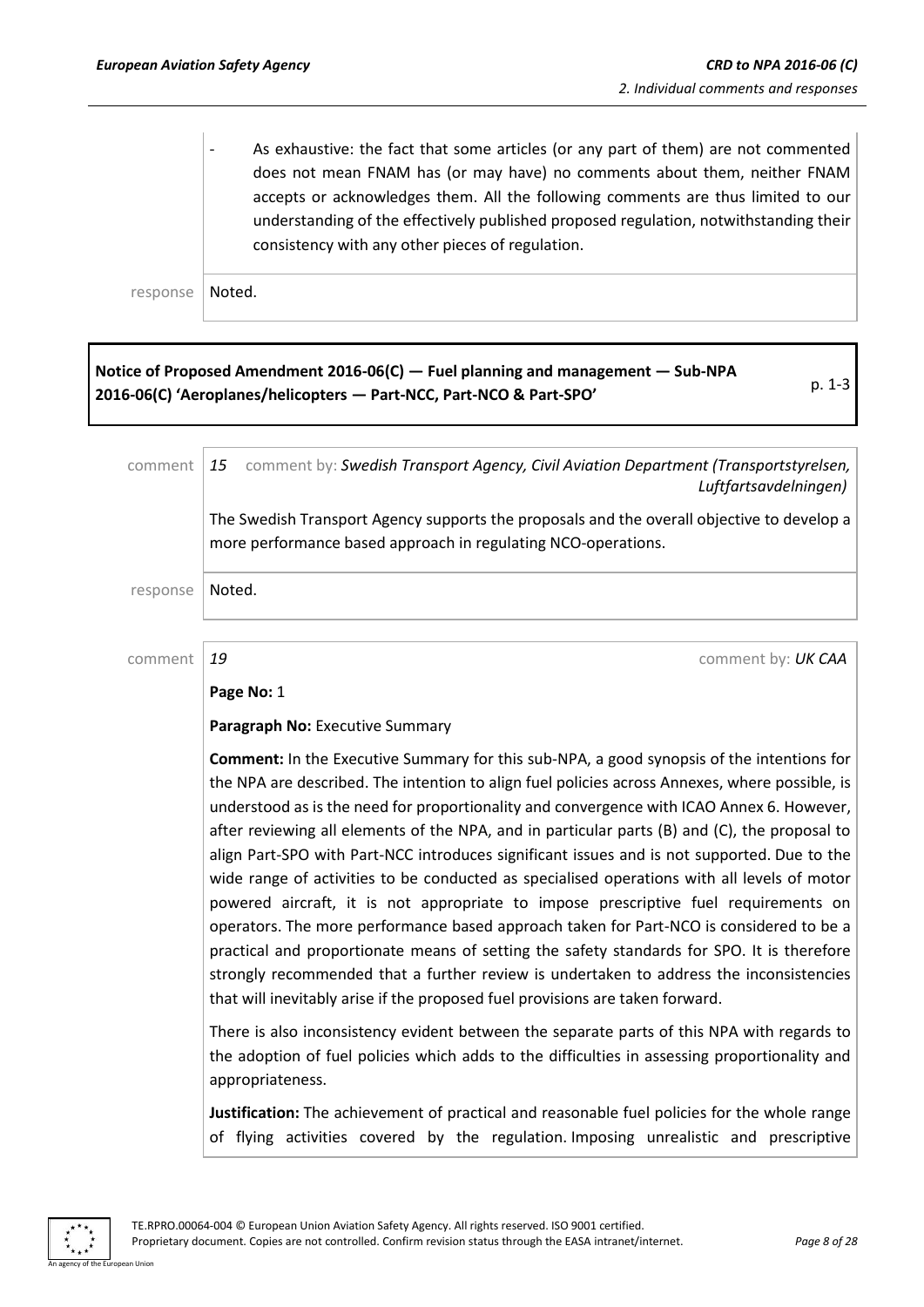requirements, especially for specialised operations, will incur unacceptable constraints and most probably non-compliance.

#### response | Accepted.

While the requirement for establishing fuel policies and considering the various fuel needs (taxi, trip, alternate, contingency, final reserve fuel (FRF), etc.) remains harmomised with Part-NCC, the more prescriptive FRF requirementwas changed to be harmonised with the more performance-based approach that was taken for Part-NCO.

#### **2. Explanatory note — 2.1. Overview of the issues to be addressed — 2.1.2. Part-NCO** p. 6-7

| comment  | comment by: DGAC France<br>41                                                                           |
|----------|---------------------------------------------------------------------------------------------------------|
|          | DGAC France thanks the Agency to issue proportionate and objective-based rules for General<br>Aviation. |
| response | Noted.                                                                                                  |

#### **2. Explanatory note — 2.4. Overview of the proposed amendments — 2.4.1. Part-NCC and Part-SPO** p. 7-8

| comment  | 40<br>comment by: DGAC France                                                                                                                                                                                                                                                                                                                                                                                                                                                                                                                     |
|----------|---------------------------------------------------------------------------------------------------------------------------------------------------------------------------------------------------------------------------------------------------------------------------------------------------------------------------------------------------------------------------------------------------------------------------------------------------------------------------------------------------------------------------------------------------|
|          | Basic fuel scheme is set out in a combination of IR (NCC.OP.130) and AMC (AMC1<br>NCC.OP.130). IR parts, e.g FRF amount, cannot be varied. AMC parts, e.g. contingency,<br>additional fuel calculation, can use an AltMOC, which forms part of the Ops Manual and<br>declaration to the NAA, like with other AMC in NCC/SPO.                                                                                                                                                                                                                      |
|          | However, the text is rather unclear about the inclusion of this new concept within the<br>framework of the NCC declaration or the SPO approval. DGAC France would be keen to know<br>how the basic fuel scheme of the operator is processed by the NAA (for CAT: no explicit<br>approval necessary, but fuel scheme is approved as part of AOC).                                                                                                                                                                                                  |
| response | Noted.                                                                                                                                                                                                                                                                                                                                                                                                                                                                                                                                            |
|          | Operators may use the new AMC1 NCC.OP.131/AMC1 SPO.OP.131 to develop accordingly the<br>specific parts of the Operations Manual (OM) without further interaction with the competent<br>authority. If operators choose to use an AltMoC, point ORO.GEN.120 (c) requires them to<br>notify to the competent authority the list of the AltMoC that were used to comply with the<br>IR. No prior approval is necessary. The competent authority is required to evaluate the<br>AltMOC and respond the operators, as set out in point ARO.GEN.120 (d). |

An agency of the European Union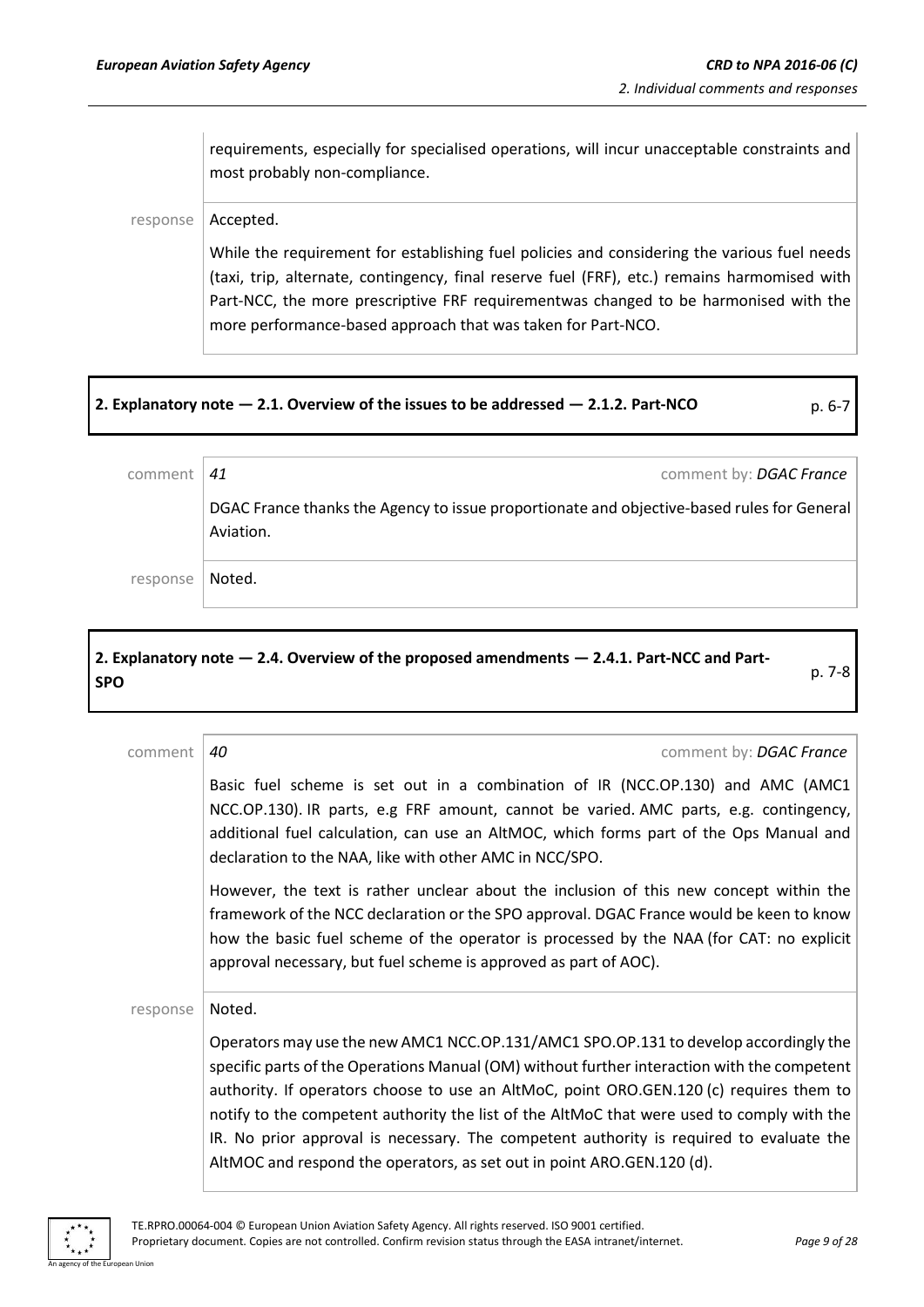٦

|          | 3. Proposed amendments - 3.1. Draft regulation (draft opinion) - Part-NCC<br>p. 10-12                                                                                                                                                                                                                                                                                                                  |
|----------|--------------------------------------------------------------------------------------------------------------------------------------------------------------------------------------------------------------------------------------------------------------------------------------------------------------------------------------------------------------------------------------------------------|
| comment  | $\mathbf{1}$<br>comment by: Nicolas Bachmann                                                                                                                                                                                                                                                                                                                                                           |
|          | Would it not be worth mentioning that not only weather issues are checked, but also NOTAM<br>are considered? Thus operationally - permissible?                                                                                                                                                                                                                                                         |
| response | Not accepted.<br>The definition of 'weather-permissible aerodrome' in Annex I (Definitions) to the Air OPS<br>Regulation includes the requirement that the aerodrome is 'adequate'. Point NCC.OP.145 also<br>requires the pilot-in-command, before commencing a flight, to ascertain by every reasonable<br>means available that the space-based facilities, ground and/or water facilities, including |
|          | communication facilities and navigation aids that are available and directly required on such<br>flight, for the safe operation of the aircraft, are adequate for the type of operation under<br>which the flight is to be conducted.                                                                                                                                                                  |
| comment  | 3<br>comment by: ERAC - European Regional Aerodromes Community                                                                                                                                                                                                                                                                                                                                         |
|          | NCC.OP.130 and SPO.OP.130<br>All amendments and new figures are adequate in terms of safety and fulfil the aims of ToR.                                                                                                                                                                                                                                                                                |
| response | Noted.<br>The new references are now points NCC.OP.131 and SPO.OP.131.                                                                                                                                                                                                                                                                                                                                 |
| comment  | comment by: ERAC - European Regional Aerodromes Community<br>4                                                                                                                                                                                                                                                                                                                                         |
|          | NCC.OP.151 (b) and SPO.OP.150<br>Who is designating an aerodrome as an isolated one? The air-operator or the aerodrome or<br>the authorities or by definition?<br>Some short GM would assist the implementation and usage of this article.                                                                                                                                                             |
| response | Accepted.                                                                                                                                                                                                                                                                                                                                                                                              |
|          | A new GM1 NCC.OP.105 and an identical GM1 SPO.OP.105 were added to clarify the intent<br>of the 'isolated aerodrome' concept.<br>Identical comment: 7.                                                                                                                                                                                                                                                 |

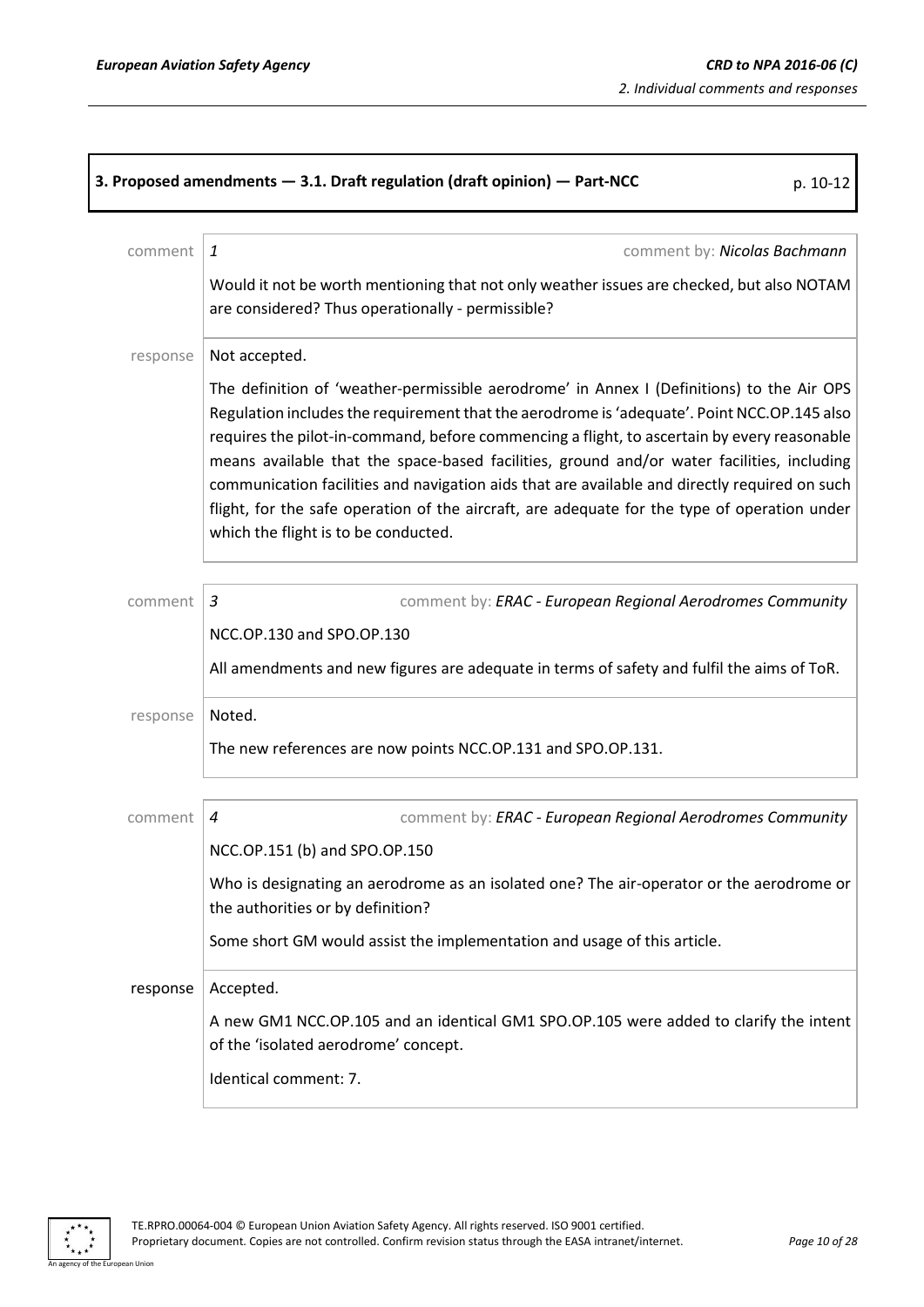| comment  | comment by: Dassault-Aviation<br>14                                                                                                                                                                                                                                                                                                                                                                                                                                                                                                      |
|----------|------------------------------------------------------------------------------------------------------------------------------------------------------------------------------------------------------------------------------------------------------------------------------------------------------------------------------------------------------------------------------------------------------------------------------------------------------------------------------------------------------------------------------------------|
|          | <b>Dassault-Aviation comment:</b>                                                                                                                                                                                                                                                                                                                                                                                                                                                                                                        |
|          | The RIA for Part NCC and Part SPO aims at aligning these Parts with Part CAT regulation.                                                                                                                                                                                                                                                                                                                                                                                                                                                 |
|          | The main differences between the actual NCC/SPO regulation and the proposed regulation is<br>that the 45mn Fuel reserve at normal cruising level is replaced by a Fuel Reserve of 30mn at<br>holding at 1500ft above aerodrome elevation +5% of the trip fuel or 5mn at holding at 1500ft,<br>whichever is higher.                                                                                                                                                                                                                       |
|          | Even if the 45mn rule is not very clear and can be interpreted differently by operators, the 5%<br>trip fuel can be a huge quantity not relevant for NCC/SPO operators.                                                                                                                                                                                                                                                                                                                                                                  |
|          | For a CAT operator having to respect a contract with his customers including destination and<br>time at destination, this rule can be understood even if on most routes the wind predictions<br>are very accurate.                                                                                                                                                                                                                                                                                                                       |
|          | For an NCC/SPO operator, other possibilities exist if the fuel consumption varies from the<br>scheduled fuel scheme: reduce speed and/or climb to a higher level, divert to an alternate<br>prior to destination.                                                                                                                                                                                                                                                                                                                        |
|          | Typically, for a Falcon 7X operator:                                                                                                                                                                                                                                                                                                                                                                                                                                                                                                     |
|          | - 45mn at Normal Cruising Altitude with a 2000lbs/h of Fuel Flow equals to 1500lbs                                                                                                                                                                                                                                                                                                                                                                                                                                                       |
|          | - 30mn of Holding at 1500ft at a Fuel Flow of 2000lbs/h equals 1000lbs                                                                                                                                                                                                                                                                                                                                                                                                                                                                   |
|          | - 5% of a trip fuel of 30 000lbs equals 1500lbs                                                                                                                                                                                                                                                                                                                                                                                                                                                                                          |
|          | So the CAT rule penalizes the operator by 1000lbs of Fuel, or roughly 250Nm of range.                                                                                                                                                                                                                                                                                                                                                                                                                                                    |
|          | Proposed change:                                                                                                                                                                                                                                                                                                                                                                                                                                                                                                                         |
|          | As we agree that the 45mn at normal cruising speed is not an accurate definition, we suggest<br>that for NCC/SPO operators the rule could be:                                                                                                                                                                                                                                                                                                                                                                                            |
|          | - A Fuel Reserve of 45mn at holding at 1500ft above aerodrome elevation                                                                                                                                                                                                                                                                                                                                                                                                                                                                  |
| response | Not accepted.                                                                                                                                                                                                                                                                                                                                                                                                                                                                                                                            |
|          | The comment implies that the current NCC and SPO rules do not require contingency fuel to<br>be carried in addition to the FRF that is listed in the new point NCC.OP.131 (previously point<br>NCC.OP.130 in NPA 2016-06 (C)), and that contingency fuel is included within 45-minute FRF.<br>The new point NCC.OP.131 (c) and the amended point NCC.OP.205 (c) do not support this<br>view. The concept of separating allowances for FRFand contingency fuel is consistently<br>applied throughout all parts of the Air OPS Regulation. |

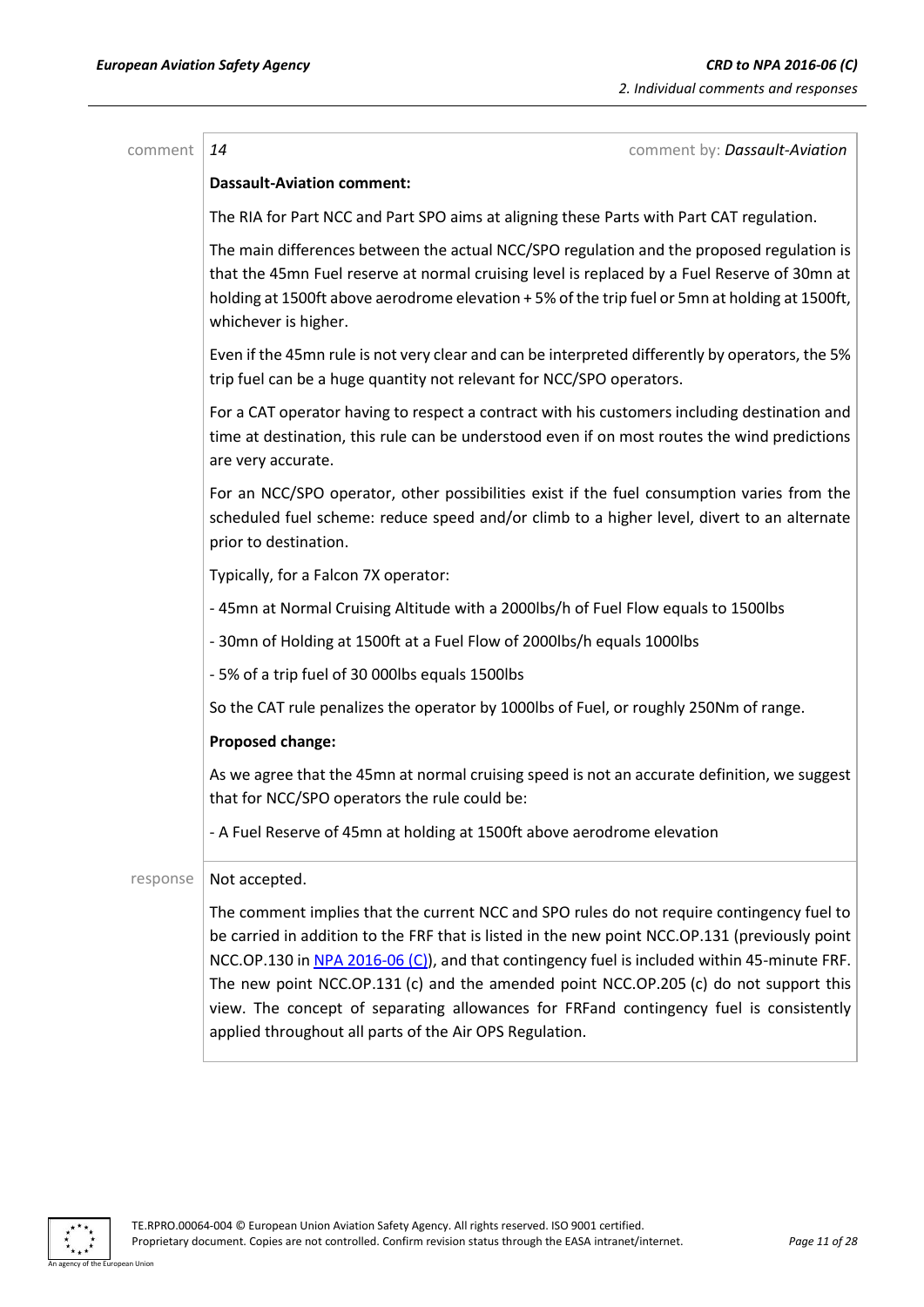| comment  | 20<br>comment by: UK CAA                                                                                                                                                                                                                                                                              |
|----------|-------------------------------------------------------------------------------------------------------------------------------------------------------------------------------------------------------------------------------------------------------------------------------------------------------|
|          | Page No: 10                                                                                                                                                                                                                                                                                           |
|          | Paragraph No: 3.1 / 1, NCC.OP.105                                                                                                                                                                                                                                                                     |
|          | <b>Comment:</b> As this is a rule the word 'may' is not appropriate. It is recommended that the<br>word 'shall' is reinstated                                                                                                                                                                         |
|          | Justification: The word 'may' infers an option; rules are not optional                                                                                                                                                                                                                                |
| response | Partially accepted.                                                                                                                                                                                                                                                                                   |
|          | The rule should not require the operator to consider an aerodrome as isolated if the operator<br>wishes to plan fuel for an alternate aerodrome, even though that alternate aerodrome is<br>beyond the ranges set out in point NCC.OP.105.                                                            |
| comment  | 21<br>comment by: UK CAA                                                                                                                                                                                                                                                                              |
|          | Page No: 10                                                                                                                                                                                                                                                                                           |
|          | Paragraph No: 3.1 / 2, NCC.OP.130(b)                                                                                                                                                                                                                                                                  |
|          | <b>Comment:</b> The principle for determining final reserve fuel (FRF) for when no destination<br>alternate is required is supported. However, the proposed text leaves some ambiguity in<br>terms of fuel consumption rates. A suggested improvement is proposed below as a complete<br>replacement. |
|          | Justification: Clarity of intent and purpose                                                                                                                                                                                                                                                          |
|          | Proposed Text: Replace paragraph (b) in its entirety with the following:                                                                                                                                                                                                                              |
|          | (b) The pilot-in-command shall only commence a flight if the aeroplane carries sufficient fuel<br>and oil calculated in accordance with the fuel policy for the following:                                                                                                                            |
|          | (1) for visual flight rules (VFR) flights:                                                                                                                                                                                                                                                            |
|          | (i) by day, to fly to the aerodrome of intended landing and thereafter a final reserve fuel<br>to fly for at least 30 <i>minutes</i> at normal cruising altitude; or                                                                                                                                  |
|          | (ii) by night, to fly to the aerodrome of intended landing and thereafter a final reserve fuel<br>to fly for at least 45 <i>minutes</i> at normal cruising altitude;                                                                                                                                  |
|          | (2) for IFR flights:                                                                                                                                                                                                                                                                                  |
|          | (i) when no destination alternate is required, to fly to the aerodrome of intended landing;<br>or                                                                                                                                                                                                     |
|          | (ii) when a destination alternate is required, to fly to the aerodrome of intended landing, then<br>to an alternate aerodrome,                                                                                                                                                                        |
|          | and thereafter a final reserve fuel calculated according to the estimated mass on arrival at<br>the destination alternate aerodrome at holding speed, at 1 500 ft (450 m) above aerodrome<br>elevation in standard conditions which shall not be less than:                                           |
|          |                                                                                                                                                                                                                                                                                                       |

n Union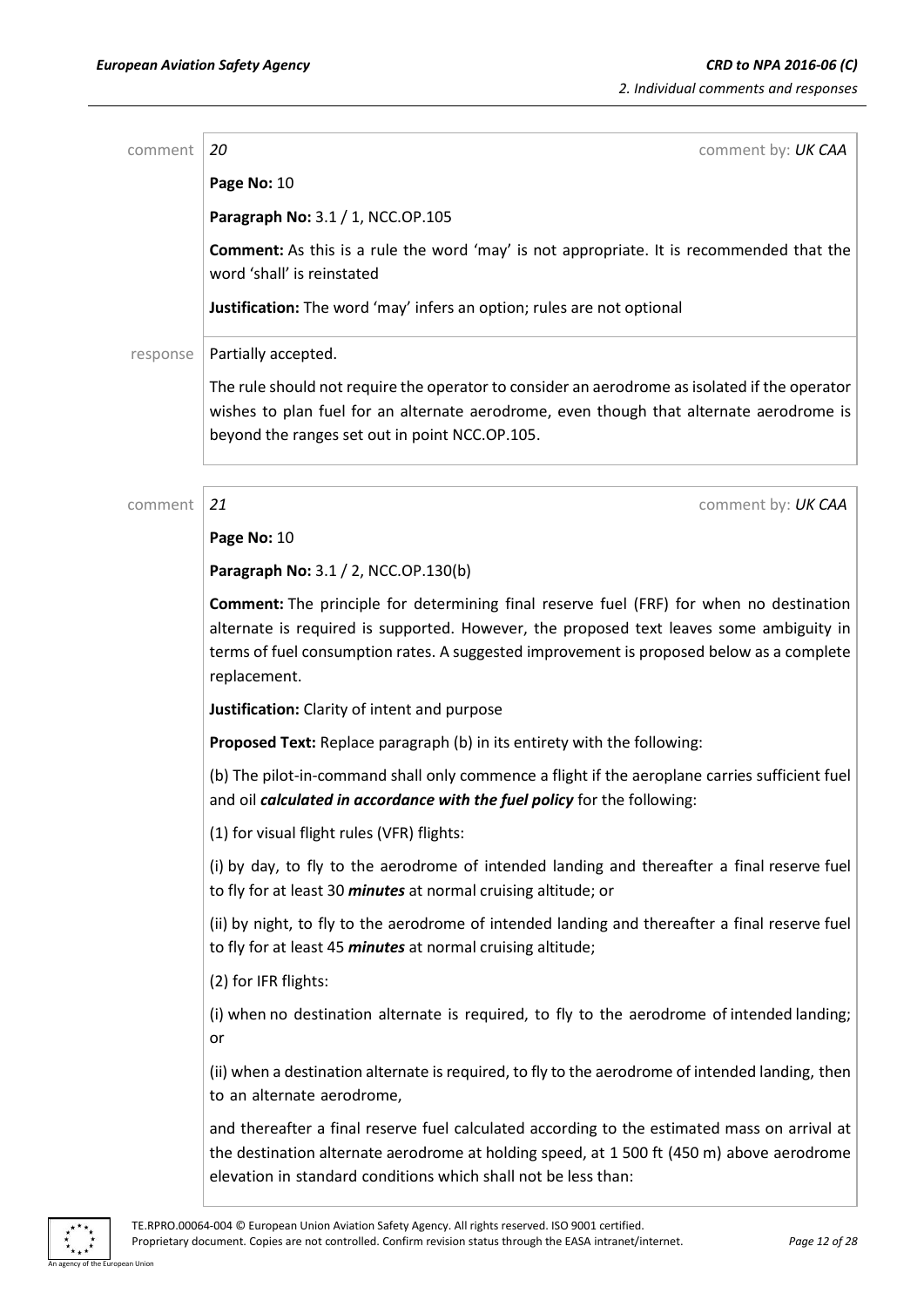(A) for aeroplanes with reciprocating engines, the fuel to fly for 45 minutes; or (B) for aeroplanes with turbine engines, the fuel to fly for 30 minutes. response | Partially accepted. The content of point NCC.OP.130 in NPA [2016-06](https://www.easa.europa.eu/document-library/notices-of-proposed-amendment/npa-2016-06-c) (C) was moved to point NCC.OP.131. Point NCC.OP.131 now includes both the previous content of NCC.OP.130 and that of the current point NCC.OP.131. The text was completely revised for clarity and terminology consistency with Part-CAT and ICAO Annex 6, Part II, Chapter 3.4.3.5.2. comment *22* comment by: *UK CAA* **Page No:** 11 **Paragraph No:** 3.1 / 2, NCC.OP.130(c) **Comment:** In computing the fuel required it is recommended that 2 additional items from ICAO Annex 6 Part II 3.4.3.5.2, Fuel requirements, covering aircraft mass and fuel consumption, are added to the list of items to be taken into consideration. **Justification:** Completeness and alignment with ICAO **Proposed Text:** (c ) In computing the fuel required ………………into consideration: *(x) anticipated aeroplane mass (x) fuel consumption data* response | Accepted. The revised version of point NCC.OP.131 (b)(2) includes those items. comment *23* comment by: *UK CAA* **Page No:** 12 **Paragraph No:** 3.1 / 4, NCC.OP.205(b) **Comment:** The use of the term "to a site" may be misinterpreted and it is recommended that the text is amended to read 'aerodrome or operating site'. Also the use of the phrase "shall be made" is inappropriate and it is recommended that it is replaced with the ICAO text of 'can be made'.

**Justification:** Clarity and correct use of defined terminology

**Proposed Text:**

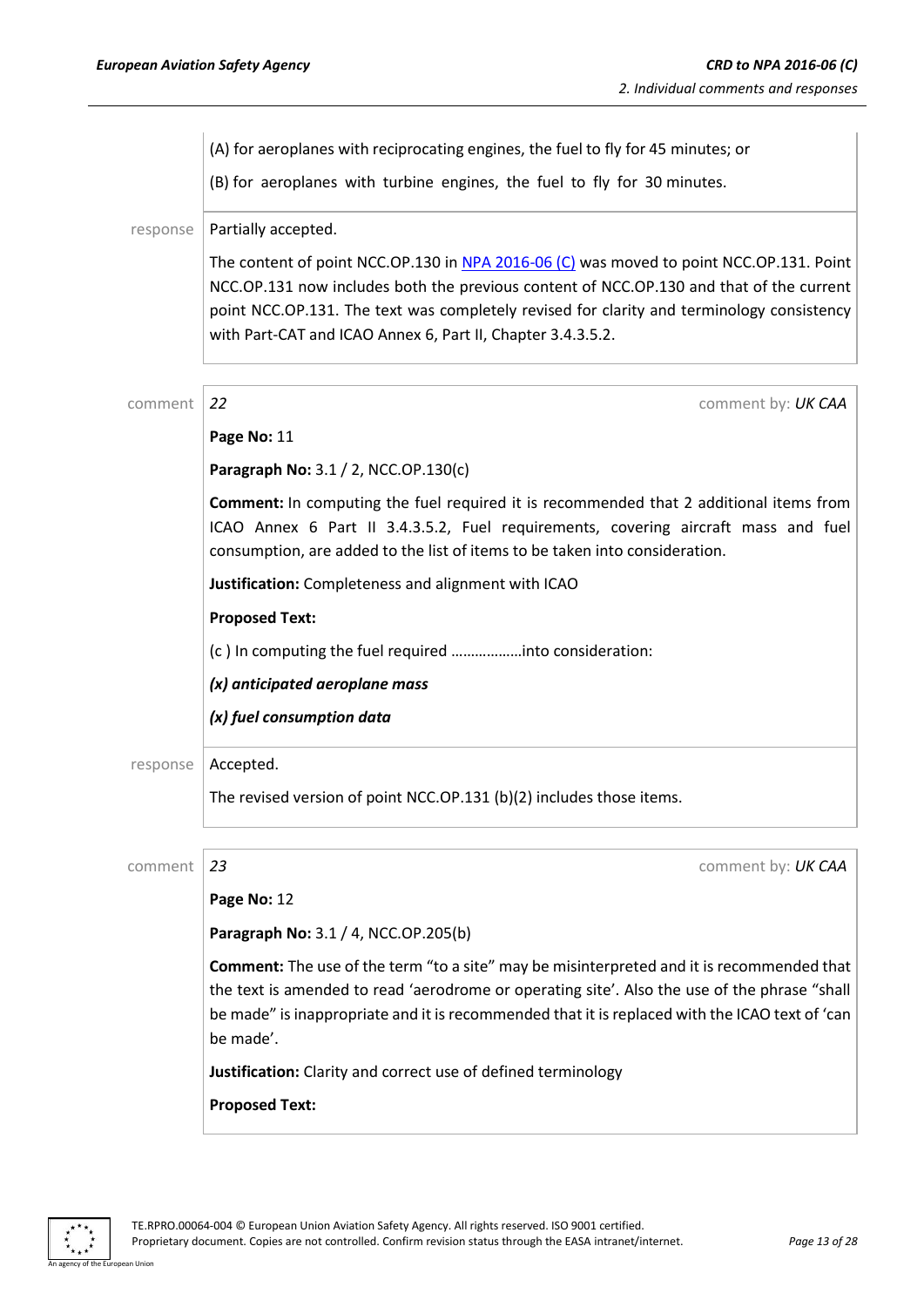(b) The pilot in command shall monitor the amount of usable fuel to ensure that it is not less than the fuel required to proceed to an *aerodrome or operating* site where a safe landing shall *can* be made with the planned final reserve fuel remaining.

 $response$  | Partially accepted.

The definition of 'safe landing' includes the concept of an aerodrome or operating site. It is therefore not appropriate to include it here. 'Shall' was replaced by 'can'.

Identical comment: 52 on [NPA 2016-06](https://www.easa.europa.eu/document-library/notices-of-proposed-amendment/npa-2016-06-b) (B) (see also CRD 2016-06 (B)).

comment *45* comment by: *FNAM*

#### **NCC.OP.205**

The FNAM was surprised to see the introduction of the phraseology "MINIMUM FUEL" and "MAYDAY MAYDAY MAYDAY FUEL" in the 965/2012 regulation without adding, at the same time, the corresponding requirements in the SERA and in the ATM/ANS regulations. Therefore, to ensure consistency between the several European regulations, the FNAM suggests to add in the SERA and in the ATM/ANS regulations the adequate corresponding requirements regarding the "MINIMUM FUEL" state and the declaration of a fuel emergency situation "MAYDAY MAYDAY MAYDAY FUEL".

In the current regulation, the "MINIMUM FUEL" is not a declaration which confers any special treatment by ATC (it is not an emergency situation) but an information message. Controllers should bear in mind that an emergency situation is possible should any additional delay occur. Hence, controllers are not required to provide priority to pilots of aircraft that have indicated or suggested that they are becoming short of fuel or have used the phraseology "MINIMUM FUEL". The term "MINIMUM FUEL" indicates that the pilot, intending to land at a specific aerodrome, calculates that any change to the existing clearance to that aerodrome might result in landing with less than the planned final reserve fuel.

Furthermore, the FNAM would like the EASA to add some clarifications regarding this IR: Pilots & controllers shall keep in mind that PAN remains a universally prescribed means of declaring any urgency situation which requires assistance including low fuel emergency. In such case the declaration, whatever its cause, shall require priority to be given. Controllers & pilots should also understand that a PAN or a MAYDAY declaration arising because of low fuel may not necessarily use the fuel-specific phraseology suggested in PANS-ATM - pilot may make a standard form declaration first and only once it has been acknowledged explain that the problem is low fuel and priority corresponding to the declaration made is required.

#### $response$  Partially accepted.

Regulation (EU) 2016/1185, amending Regulation (EU) No 923/2012, on common rules of the air (published on 21 July 2016), and EASA ED Decision 2016/023/R (published on 14 October 2016), amending the AMC and GM to the rules of the air, introduced the rules on

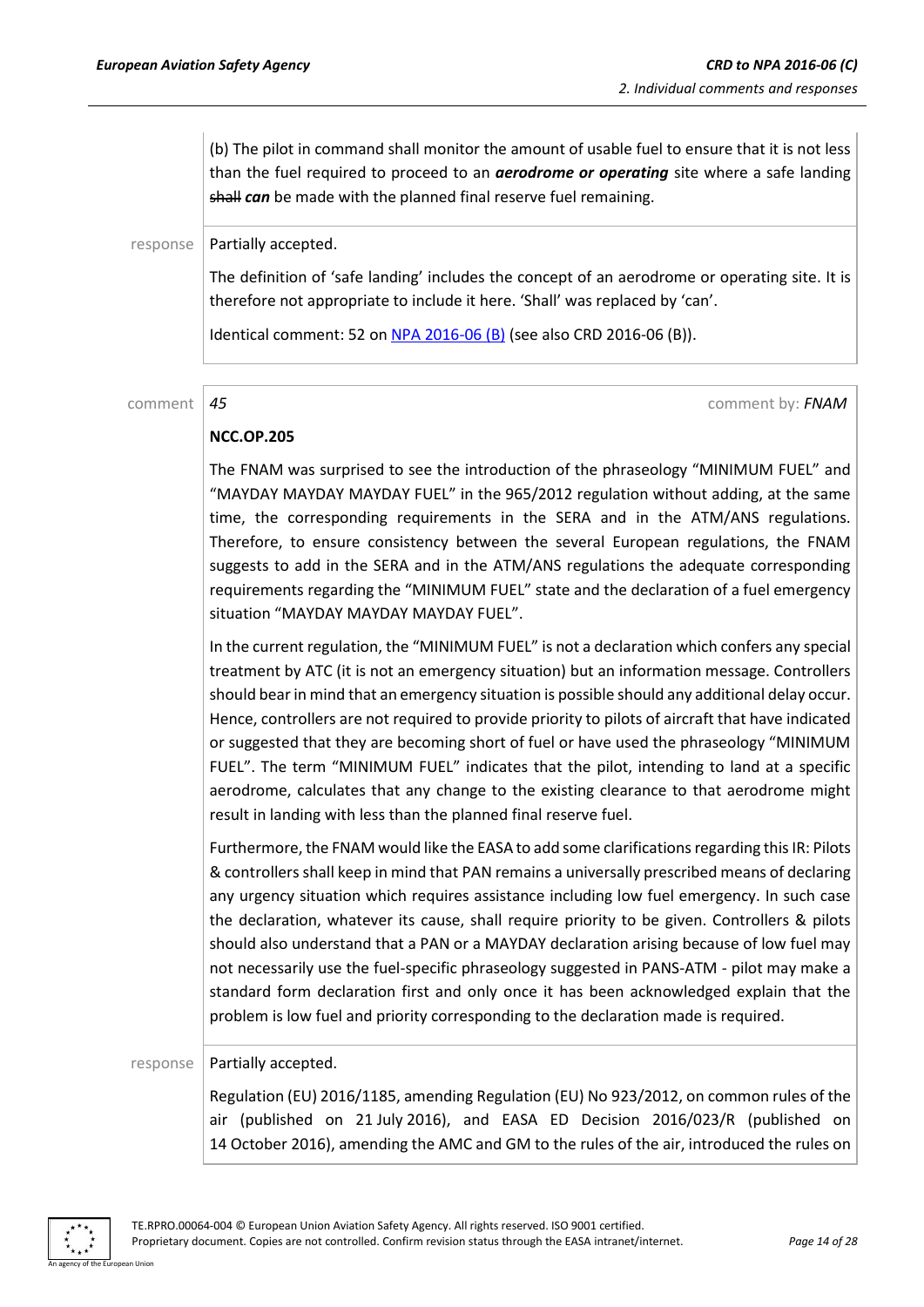the 'MINIMUM FUEL' declaration in the European regulatory system before the Air OPS rules. GM1 SERA.11012 'Minimum fuel and fuel emergency' provides the following clarification:

*The declaration of MINIMUM FUEL informs ATC that all planned aerodrome options have been reduced to a specific aerodrome of intended landing, and any change to the existing clearance may result in landing with less than planned final reserve fuel. This is not an emergency situation but an indication that an emergency situation is possible should any additional delay occur.*

In addition, EASA [\(SIB\) 2018-08](https://ad.easa.europa.eu/ad/2018-08) was published on 8 May 2018, which reminded air operators and ATC of the relevant requirements in ICAO Annex 6 and Doc 4444, as well as in Part-SERA. Moreover, SIB 2018-08 points to the detailed explanations and scenarios for the use of the 'MINIMUM FUEL' declaration, which are provided in ICAO Doc 9976 'Flight Planning and Fuel Management (FPFM) Manual'.

The new fuel rules introduce the requirements for the 'MINIMUM FUEL' and a 'MAYDAY MAYDAY MAYDAY FUEL' declarations in the Air OPS Regulation, as well as more examples of their use in the new GM1 CAT.OP.MPA.185.

The 'PAN' declaration is not a standard declaration for fuel, but for other urgencies.

Following publication o[f Opinion No 02-2020,](https://www.easa.europa.eu/document-library/opinions/opinion-022020) EASA will initiate safety promotion activities to increase the awareness and understanding of the differences between the various fuelrelated messages amongst pilots and ATC personnel.

Identical comments: 47 (on part-SPO) and 48 (on Part-NCO), as well as 195 on NPA [2016-06](https://www.easa.europa.eu/document-library/notices-of-proposed-amendment/npa-2016-06) (A) on CAT aeroplanes (see also CRD 2016-06 (C)).

| 3. Proposed amendments - 3.2. Draft AMC and GM (draft decision) - Part-NCC | $p. 12 - 14$ |
|----------------------------------------------------------------------------|--------------|
|----------------------------------------------------------------------------|--------------|

| commen   | 5                                     | comment by: ERAC - European Regional Aerodromes Community                                                                                                                                                                                                                                  |
|----------|---------------------------------------|--------------------------------------------------------------------------------------------------------------------------------------------------------------------------------------------------------------------------------------------------------------------------------------------|
|          | AMC1 NCC.OP.130                       |                                                                                                                                                                                                                                                                                            |
|          | adequate and very helpful description |                                                                                                                                                                                                                                                                                            |
| response | Noted.                                |                                                                                                                                                                                                                                                                                            |
|          | The new reference is AMC1 NCC.OP.131. |                                                                                                                                                                                                                                                                                            |
|          |                                       |                                                                                                                                                                                                                                                                                            |
| comment  | 13                                    | comment by: Gabriel Arroyo                                                                                                                                                                                                                                                                 |
|          | greater amount of fuel.               | Like for NPA 2016-06 (A) in AMC1 NCC.OP.130 when defining additional fuel, reference is<br>made to the most critical point along the route. However, it is not mentioned the scenario for<br>this critical point, that is engine failure or loss of pressurization, whichever requires the |

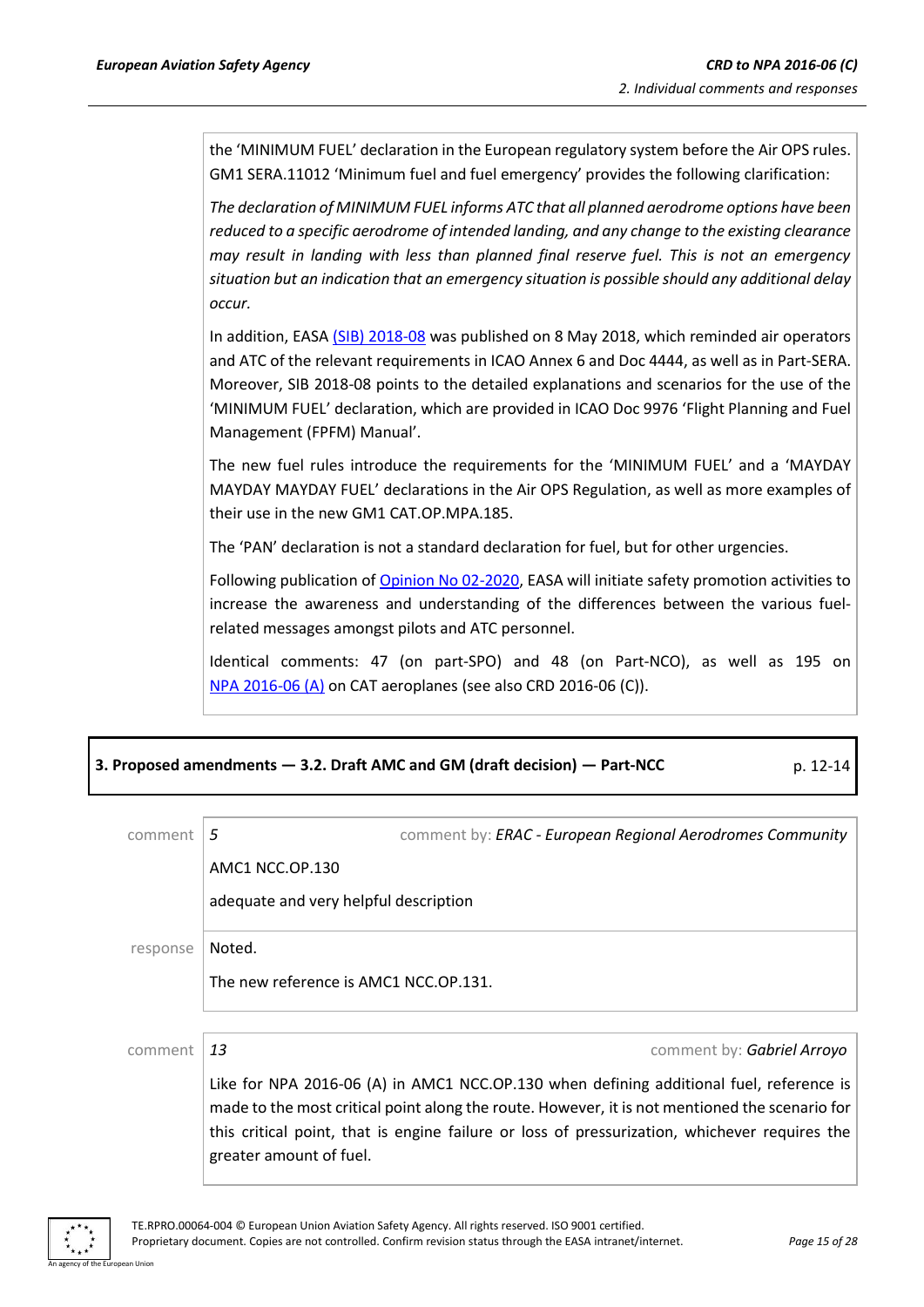| response | Accepted.                                                                                                                                                                                                                                                                                                                                                              |
|----------|------------------------------------------------------------------------------------------------------------------------------------------------------------------------------------------------------------------------------------------------------------------------------------------------------------------------------------------------------------------------|
|          | The text was amended to clarify that 'additional fuel' refers to an engine failure or loss of<br>pressurisation scenario. It is now in the new AMC1 NCC.OP.131.                                                                                                                                                                                                        |
| comment  | 24<br>comment by: UK CAA                                                                                                                                                                                                                                                                                                                                               |
|          | Page No: 12                                                                                                                                                                                                                                                                                                                                                            |
|          | Paragraph No: 3.2 / 1 AMC1 NCC.OP.130                                                                                                                                                                                                                                                                                                                                  |
|          | <b>Comment:</b> The opening sentence establishes the use of the AMC to meet the fuel planning<br>policy but implies that the operator must comply with this AMC. Although the intent is<br>understood the statement implies that this may be the only means of compliance. Suggested<br>text provided below.                                                           |
|          | Justification: Clarity of purpose                                                                                                                                                                                                                                                                                                                                      |
|          | <b>Proposed Text:</b>                                                                                                                                                                                                                                                                                                                                                  |
|          | The operator should establish a basic fuel planning policy which complies with based on the<br>fuel calculations criteria detailed provided in this AMC                                                                                                                                                                                                                |
| response | Partially accepted.                                                                                                                                                                                                                                                                                                                                                    |
|          | The opening sentence of the AMC was not necessary and was therefore deleted. The purpose<br>of an AMC is to set out how the related IR should be complied with. It does not intend to<br>preclude the use of AltMoC.                                                                                                                                                   |
|          | AMC1 NCC.OP.130 was renumbered as AMC1 NCC.OP.131.                                                                                                                                                                                                                                                                                                                     |
| comment  | 25<br>comment by: UK CAA                                                                                                                                                                                                                                                                                                                                               |
|          | Page No: 13                                                                                                                                                                                                                                                                                                                                                            |
|          | Paragraph No: 3.2 / 1, AMC1 NCC.OP.130(d)                                                                                                                                                                                                                                                                                                                              |
|          | Comment: To ensure alignment of destination alternate fuel policy with ICAO Annex 6, Part<br>II 3.4.5.3, it is recommended that the section dealing with isolated aerodromes is included in<br>Part NCC. It was noted that on Page 27, paragraph 4.4.5 of the RIA that a difference was<br>recorded but no justification for its omission seems to have been provided. |
|          | Justification: The provision of means of compliance for isolated aerodromes is considered<br>important and provides closer alignment with ICAO standards.                                                                                                                                                                                                              |
|          | Proposed Text: Add new paragraph as follows:                                                                                                                                                                                                                                                                                                                           |
|          | (d) (3) Where the aerodrome of intended landing is an isolated aerodrome:                                                                                                                                                                                                                                                                                              |
|          | i) for a reciprocating engine aeroplane, the amount of fuel required to fly for 45 minutes plus<br>15 per cent of the flight time planned to be spent at cruising level, including final reserve fuel,<br>or two hours, whichever is less; or                                                                                                                          |

 $*$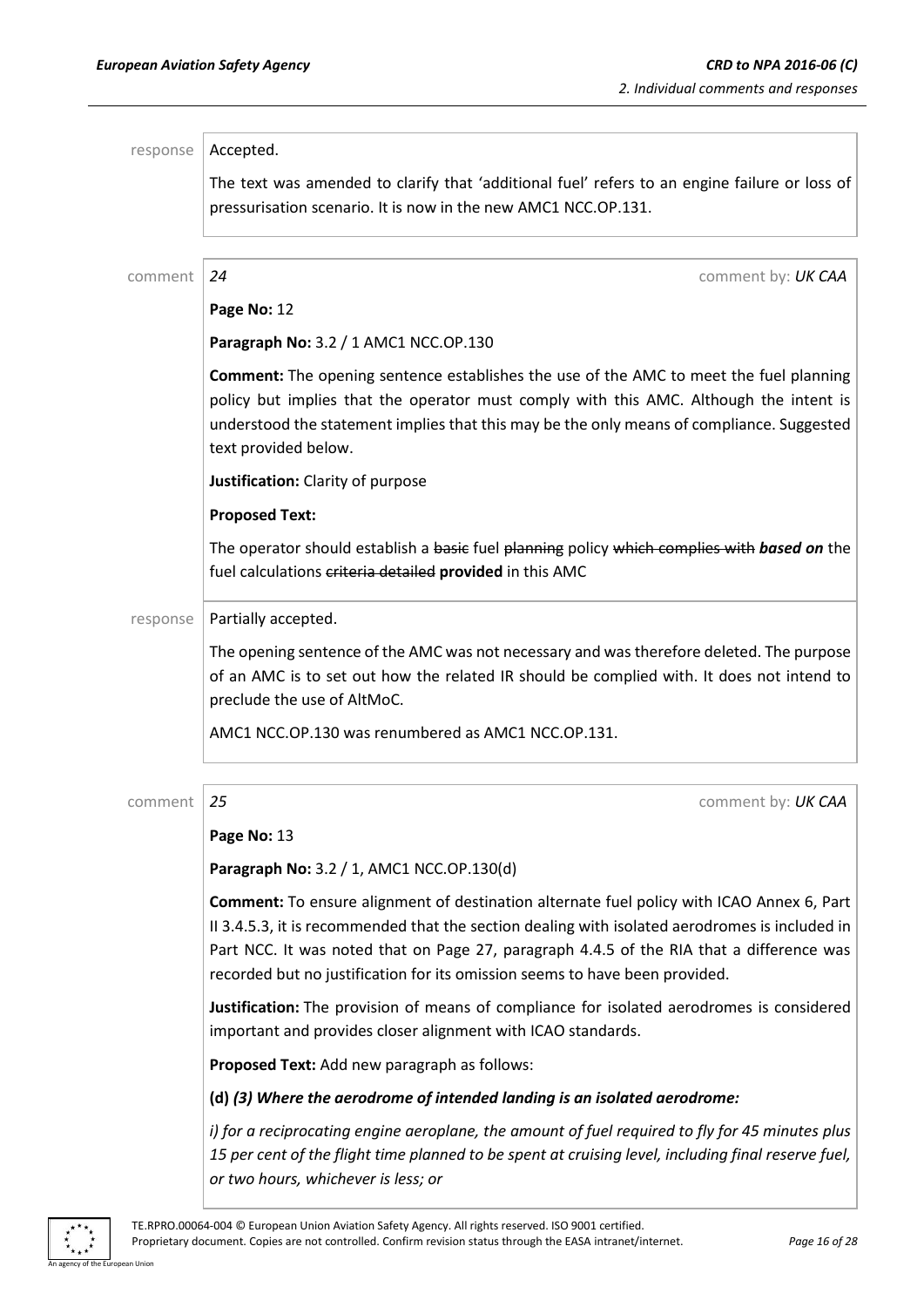| Accepted.<br>response<br>AMC1 NCC.OP.130 was renumbered as AMC1 NCC.OP.131.<br>26<br>comment by: UK CAA<br>comment<br>Page No: 14<br>Paragraph No: 3.2. / 2, GM1 NCC.OP.205(b)&(d), Note.                                                                                                                          |  |
|--------------------------------------------------------------------------------------------------------------------------------------------------------------------------------------------------------------------------------------------------------------------------------------------------------------------|--|
|                                                                                                                                                                                                                                                                                                                    |  |
|                                                                                                                                                                                                                                                                                                                    |  |
|                                                                                                                                                                                                                                                                                                                    |  |
|                                                                                                                                                                                                                                                                                                                    |  |
|                                                                                                                                                                                                                                                                                                                    |  |
| Comment: It is not clear why the definition of "Safe Landing" is included here as there is a<br>proposal in NPA 2016-06 (A) on page 31 to include it in Annex 1 Definitions. Either, Annex 1<br>is amended with a definition for all other Annexes, or the Note is retained.                                       |  |
| In addition, the term "precautionary landing" is used in this GM without definition. It is<br>recommended that the definition of a "precautionary landing", as shown in proposed GM1<br>NCO.OP.185(b)&(c) sub-paragraph (c) on page 24, is added here as well or included in Annex                                 |  |
| 1 for use in all Annexes.                                                                                                                                                                                                                                                                                          |  |
| Justification: Standardisation of terms and definitions.                                                                                                                                                                                                                                                           |  |
| Partially accepted.<br>response                                                                                                                                                                                                                                                                                    |  |
| The repeated definition of 'safe landing' was deleted.                                                                                                                                                                                                                                                             |  |
| 'precautionary landing' was also deleted, as the concept is included in the definition of 'safe<br>landing' in Definitions.                                                                                                                                                                                        |  |
| 27<br>comment by: UK CAA<br>comment                                                                                                                                                                                                                                                                                |  |
| Page No: 14                                                                                                                                                                                                                                                                                                        |  |
| Paragraph No: 3.2 / 2, GM1 NCC.OP.205(c)                                                                                                                                                                                                                                                                           |  |
| <b>Comment:</b> The term "precautionary landing" is used in this GM without definition. It is<br>recommended that the definition of a "precautionary landing", as shown in proposed GM1<br>NCO.OP.185(b)&(c) sub-paragraph (c) on page 24, is added here as well or included in Annex<br>1 for use in all Annexes. |  |
| Justification: Standardisation of terms and definitions.                                                                                                                                                                                                                                                           |  |
| Not accepted.<br>response<br>'precautionary landing' was deleted, as it is included in the definition of 'safe landing'.<br>It is the same as the second half of comments 26 and 33.                                                                                                                               |  |

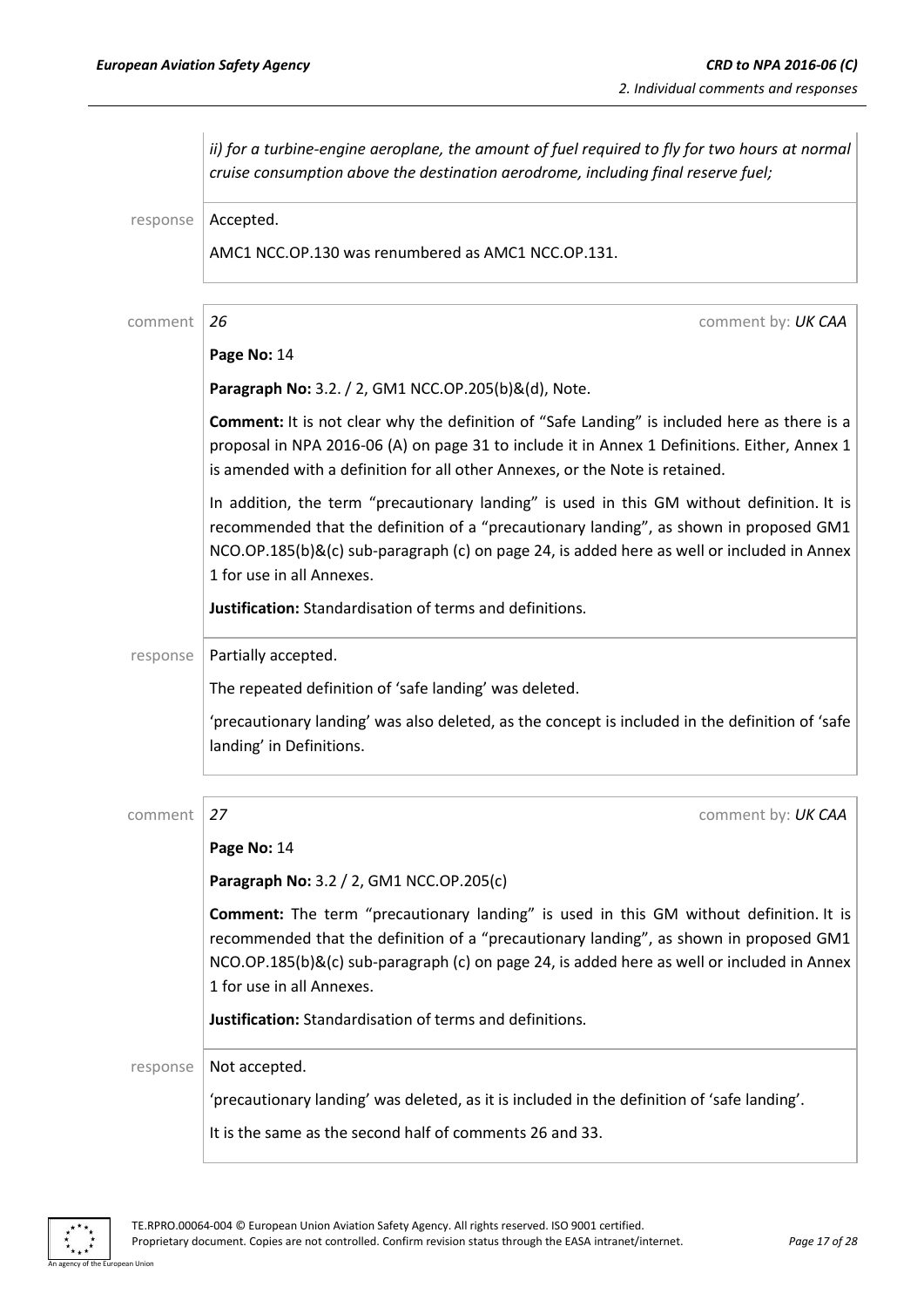| comment  | comment by: FNAM<br>46                                                                                                                                                                                                              |
|----------|-------------------------------------------------------------------------------------------------------------------------------------------------------------------------------------------------------------------------------------|
|          | GM1 NCC.OP.205(b)&(d)                                                                                                                                                                                                               |
|          | The FNAM suggests to suppress the note of the GM1 NCC.OP.205(b)&(d) introducing the<br>definition of the "safe landing" since this definition is already stated in the Part DEF definition<br>of this regulation (NPA 2016-06 (A)). |
| response | Accepted.                                                                                                                                                                                                                           |
|          |                                                                                                                                                                                                                                     |

**3. Proposed amendments — 3.3. Draft regulation (draft opinion) — Part-SPO** p. 15-17

| comment by: ERAC - European Regional Aerodromes Community<br>6                                                                |
|-------------------------------------------------------------------------------------------------------------------------------|
| NCC.OP.130 and SPO.OP.130                                                                                                     |
| All amendments and new figures are adequate in terms of safety and fulfil the aims of ToR.                                    |
| Noted.                                                                                                                        |
| The new references are points NCC.OP.131 and SPO.OP.131.                                                                      |
| comment by: ERAC - European Regional Aerodromes Community<br>7                                                                |
| NCC.OP.151 (b) and SPO.OP.150                                                                                                 |
| Who is designating an aerodrome as an isolated one? The air-operator or the aerodrome or<br>the authorities or by definition? |
| Some short GM would assist the implementation and usage of this article.                                                      |
| Accepted.                                                                                                                     |
| A new GM1 NCC.OP.105 and an identical GM1 SPO.OP.105 were added to clarify the intent<br>of the 'isolated aerodrome' concept. |
| Identical comment: 4.                                                                                                         |
| 28<br>comment by: UK CAA                                                                                                      |
| Page No: 15                                                                                                                   |
| Paragraph No: 3.3 / 1, SPO.OP.105                                                                                             |
| <b>Comment:</b> As this is a rule the word 'may' is not appropriate. The word "shall" should be<br>reinstated.                |
| Justification: The word 'may' infers an option. Rules are not optional                                                        |
|                                                                                                                               |

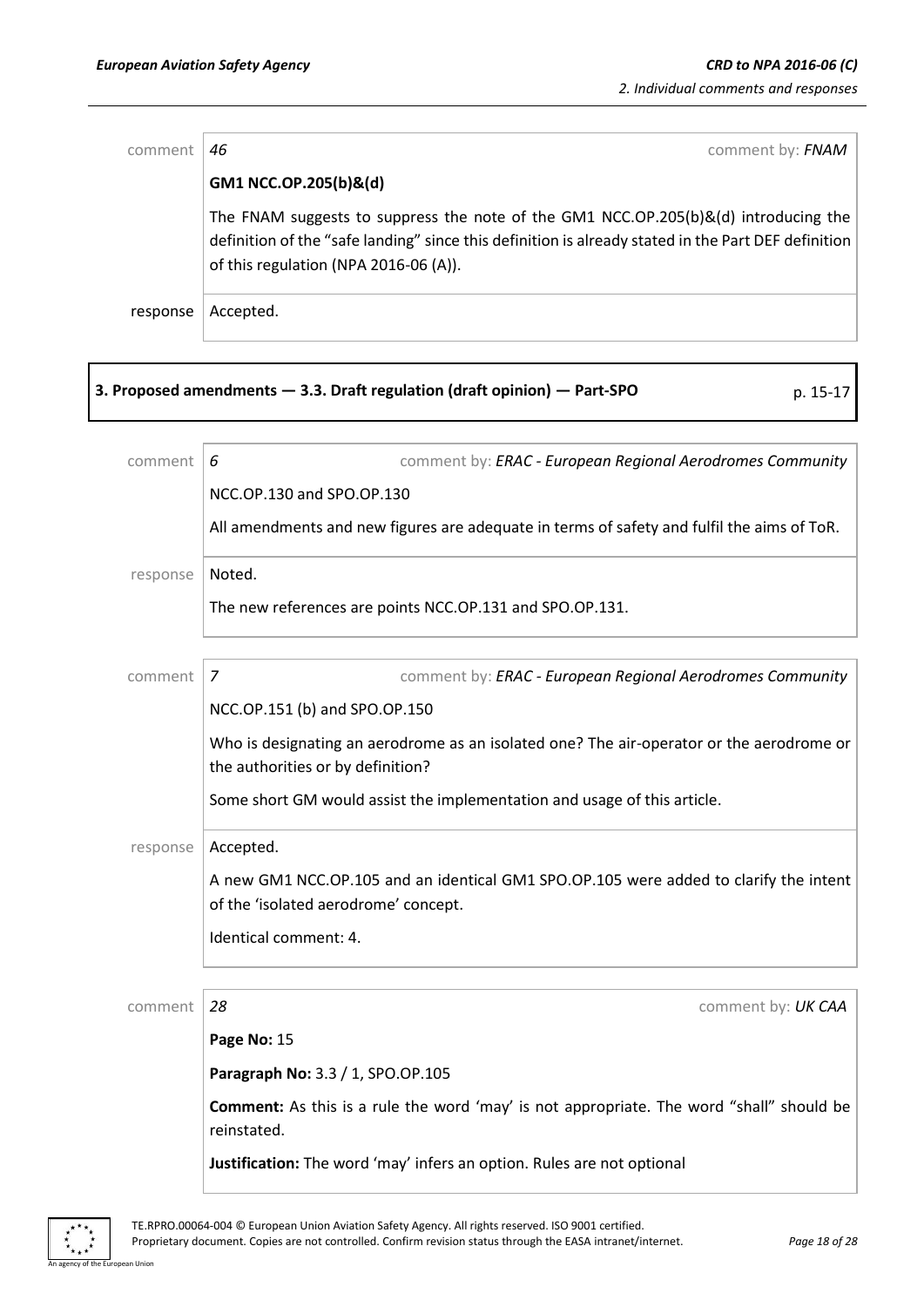#### $response$  | Partially accepted.

The rule should not require the operator to consider an aerodrome as isolated if the operator wishes to plan fuel for an alternate aerodrome, even though that alternate aerodrome is beyond the ranges set out in point SPO.OP.105.

Identical comments: 20 and 34 on the relevant rules (Part-NCC and Part-NCO).

comment *29* comment by: *UK CAA*

#### **Page No:** 15

**Paragraph No:** 3.3 / 2, SPO.OP.130

**Comment:** The proposed text is drawn from Part-NCC and it is understood from the Explanatory Note that this was a conscious move. However, in reviewing NPA 2016-06 Parts (A) to (C), it has become clear that the proposal here could be difficult to apply and cause considerable constraint to a whole range of SPO activities, including local commercial operations with other than complex motor powered aircraft. It is strongly recommended that this section for SPO be reviewed in its entirety and the simplified principles used for Part-NCO.OP.125, including the AMC/GM, should be adopted or at least reflected. This could also mean that SPO.OP.131 for helicopters could be deleted and amalgamated with SPO.OP.130 and suitable AMC/GM provided.

The proposal as presented introduces significant constraints for the whole range of SPO activities and is not appropriate for this Annex and cannot be supported. The onus should be placed on the operator to use risk assessment and procedures to establish suitable final fuel reserves for the type of operations being conducted with comprehensive AMC/GM to assist in arriving at safe operating criteria.

**Justification:** The proposal introduces requirements that cannot be met when considering the whole range of SPO activities. A more proportionate set of requirements, possibly based on the performance principles use in the proposed Part-NCO requirements should be assigned.

**Proposed Text:** The section might include as an example:

#### **SPO.OP.130 Fuel and oil supply — aeroplanes and helicopters**

(a) The operator shall establish a fuel planning and in-flight re-planning policy to ensure that the quantity of energy/fuel and oil carried on board is sufficient for the intended flight to be completed safely, taking into account the meteorological conditions, any element affecting the performance of the aircraft, and any delays that are expected in flight, with an allowance for contingencies that may reasonably be expected to affect the flight.

(b) The pilot-in-command shall plan a quantity of fuel/energy to be protected as final reserve fuel/energy in order to ensure a safe landing.

(c) The pilot-in-command shall only commence a flight if the aircraft carries sufficient energy/fuel and oil for the following:

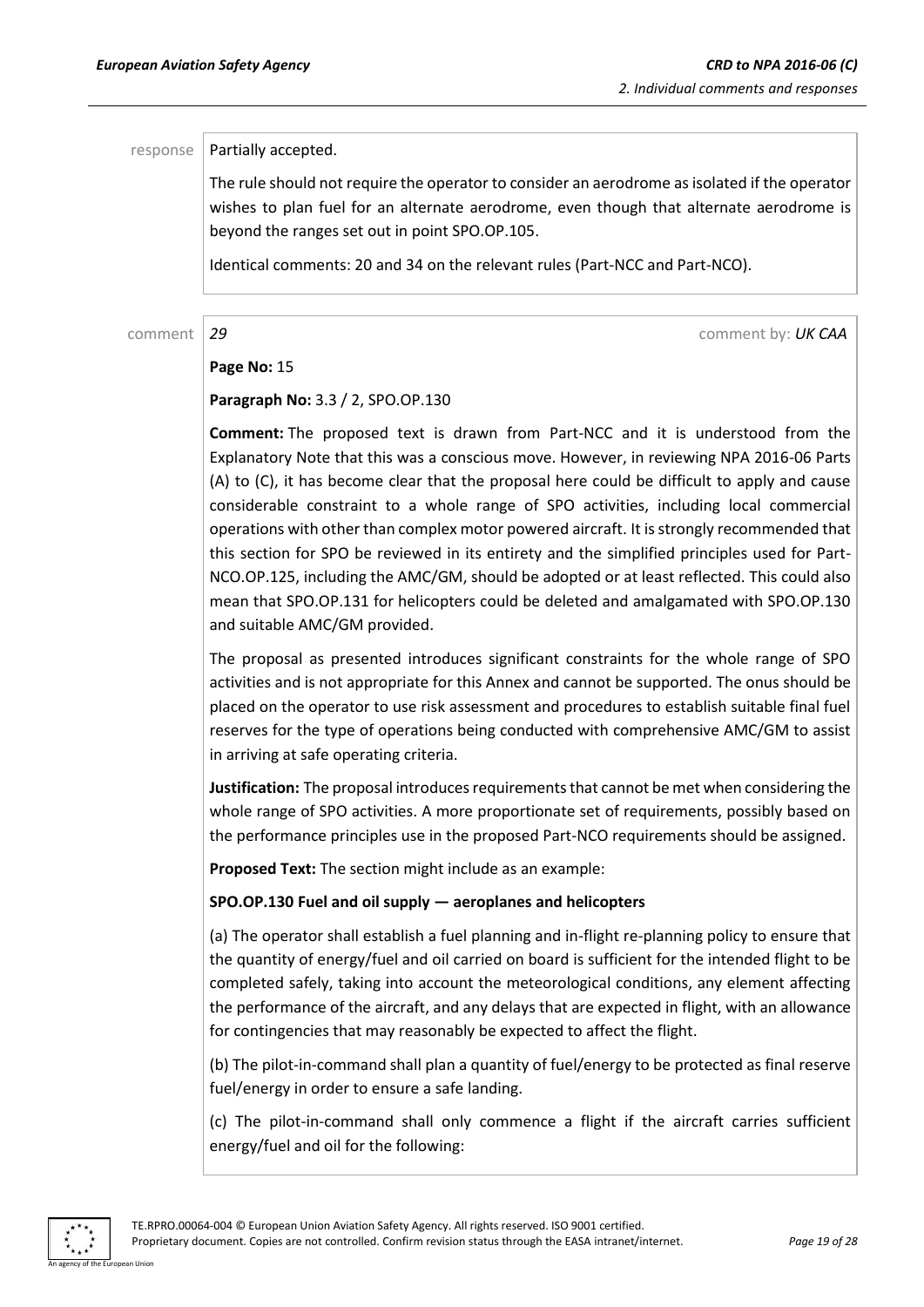(1) for visual flight rules (VFR) flights and instrument flight rules (IFR) flights, when no destination alternate is required, sufficient energy/fuel and oil to fly to the aerodrome or operating site of intended landing plus the final reserve fuel/energy; and

(2) for IFR flights, when a destination alternate is required, sufficient energy/fuel and oil to fly to the aerodrome or operating site of intended landing, and thereafter to an alternate aerodrome, plus the final reserve fuel/energy.

#### response | Partially accepted.

While the requirement for establishing fuel policies and considering the various fuel needs (taxi, trip, alternate, contingency, FRF, etc.) remains harmomised with Part-NCC, the more prescriptive FRF requirementwas changed to be harmonised with the more performancebased approach that was taken for Part-NCO.

| comment  | 30<br>comment by: UK CAA                                                                                                                                                                                                                                                                                        |
|----------|-----------------------------------------------------------------------------------------------------------------------------------------------------------------------------------------------------------------------------------------------------------------------------------------------------------------|
|          | Page No: 16                                                                                                                                                                                                                                                                                                     |
|          | Paragraph No: 3.3 / 4, SPO.OP.190, (b)                                                                                                                                                                                                                                                                          |
|          | <b>Comment:</b> The use of the term "to a site" may be misinterpreted and it is recommended that<br>the text is amended to read 'aerodrome or operating site'. Also the use of the phrase "shall<br>be made" is inappropriate and it is recommended that it is replaced with the ICAO text of 'can<br>be made'. |
|          | Justification: Clarity and correct use of defined terminology                                                                                                                                                                                                                                                   |
|          | <b>Proposed Text:</b>                                                                                                                                                                                                                                                                                           |
|          | (b) The pilot in command shall monitor the amount of usable fuel to ensure that it is not less<br>than the fuel required to proceed to an <b>aerodrome or operating</b> site where a safe landing<br>shall can be made with the planned final reserve fuel remaining.                                           |
| response | Partially accepted.                                                                                                                                                                                                                                                                                             |
|          | The definition of 'safe landing' includes the concept of an aerodrome or operating site. It is<br>therefore not appropriate to include it here. 'Shall' was replaced by 'can'.                                                                                                                                  |
| comment  | 31<br>comment by: UK CAA                                                                                                                                                                                                                                                                                        |
|          | Page No: 17                                                                                                                                                                                                                                                                                                     |
|          | Paragraph No: 3.3 / 4, SPO.OP.190, (c)&(d)                                                                                                                                                                                                                                                                      |
|          | Comment: Due to the nature of SPO activities, the proposed text and procedures may lead to<br>an unnecessary level of confusion and misreporting of fuel conditions. It is likely that many<br>SPO flights will not be in controlled airspace or be using ATC so it is strongly recommended                     |

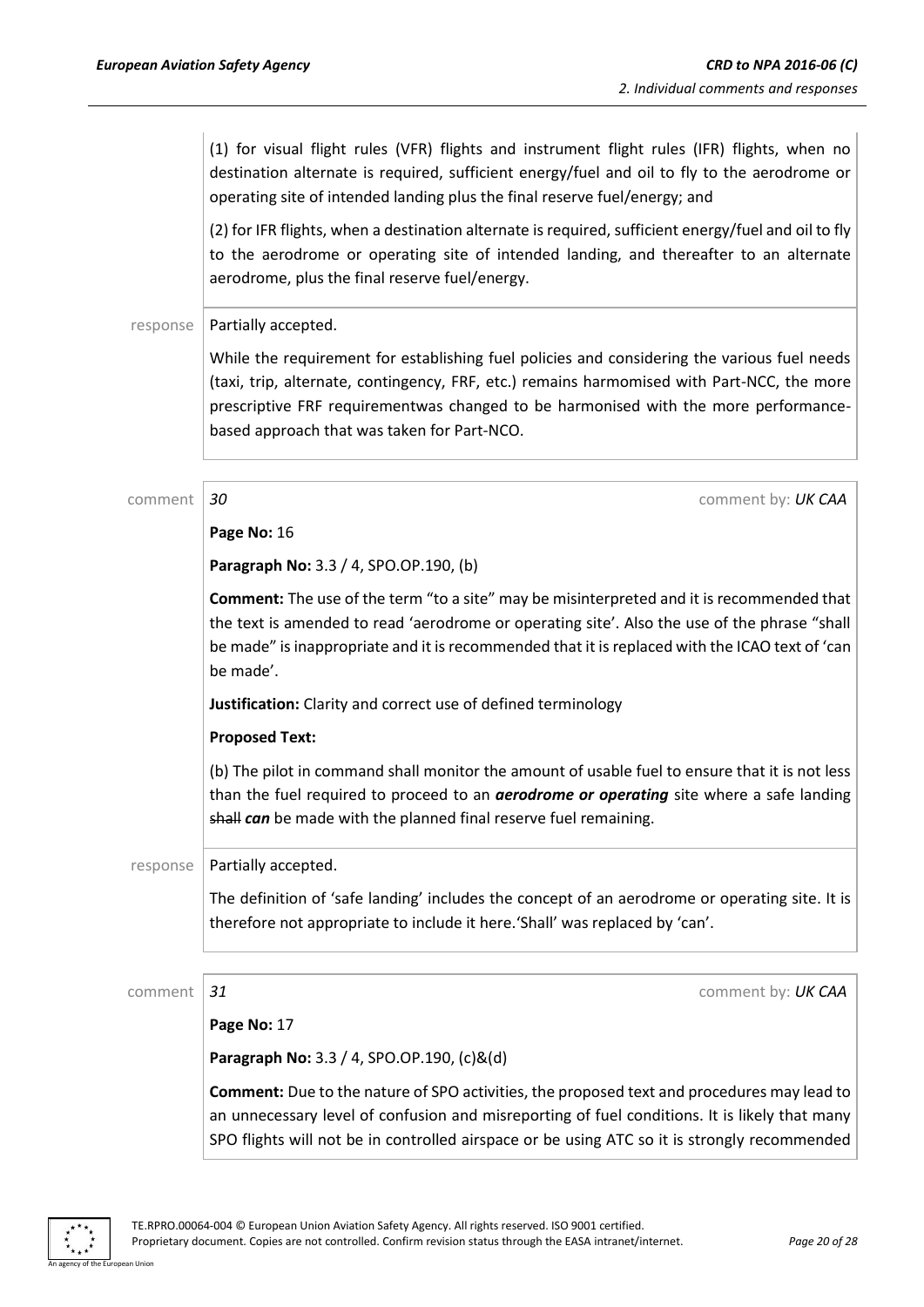that for Part-SPO, the proposed text for Part-NCO as at NCO.OP.185 is used instead. This would be more appropriate and proportional

**Justification:** Proportionate and appropriate procedures and terminology

**Proposed Text:** Delete proposed sub-paragraphs (c) and (d) and replace with:

(c) The pilot-in-command of a controlled flight shall advise the air traffic control (ATC) of a minimum fuel/energy state by declaring MINIMUM FUEL when, having committed to land at a specific aerodrome or operating site, the pilot calculates that any change to the existing clearance to land at that aerodrome or operating site, or other air traffic delays, may result in landing with less than the final reserve fuel/energy.

(d) The pilot-in-command of a controlled flight shall declare a situation of fuel/energy emergency by broadcasting MAYDAY MAYDAY MAYDAY FUEL when the usable fuel/energy estimated to be available upon landing at the nearest site where a safe landing can be made in accordance with normal operating procedures is less than the planned final reserve fuel/energy.

response | Accepted.

comment *47* comment by: *FNAM*

#### **SPO.OP.190**

The FNAM was surprised to see the introduction of the phraseology "MINIMUM FUEL" and "MAYDAY MAYDAY MAYDAY FUEL" in the 965/2012 regulation without adding, at the same time, the corresponding requirements in the SERA and in the ATM/ANS regulations. Therefore, to ensure consistency between the several European regulations, the FNAM suggests to add in the SERA and in the ATM/ANS regulations the adequate corresponding requirements regarding the "MINIMUM FUEL" state and the declaration of a fuel emergency situation "MAYDAY MAYDAY MAYDAY FUEL".

In the current regulation, the "MINIMUM FUEL" is not a declaration which confers any special treatment by ATC (it is not an emergency situation) but an information message. Controllers should bear in mind that an emergency situation is possible should any additional delay occur. Hence, controllers are not required to provide priority to pilots of aircraft that have indicated or suggested that they are becoming short of fuel or have used the phraseology "MINIMUM FUEL". The term "MINIMUM FUEL" indicates that the pilot, intending to land at a specific aerodrome, calculates that any change to the existing clearance to that aerodrome might result in landing with less than the planned final reserve fuel.

Furthermore, the FNAM would like the EASA to add some clarifications regarding this IR: Pilots & controllers shall keep in mind that PAN remains a universally prescribed means of declaring any urgency situation which requires assistance including low fuel emergency. In such case the declaration, whatever its cause, shall require priority to be given. Controllers & pilots should also understand that a PAN or a MAYDAY declaration arising because of low fuel may not necessarily use the fuel-specific phraseology suggested in PANS-ATM - pilot may make a

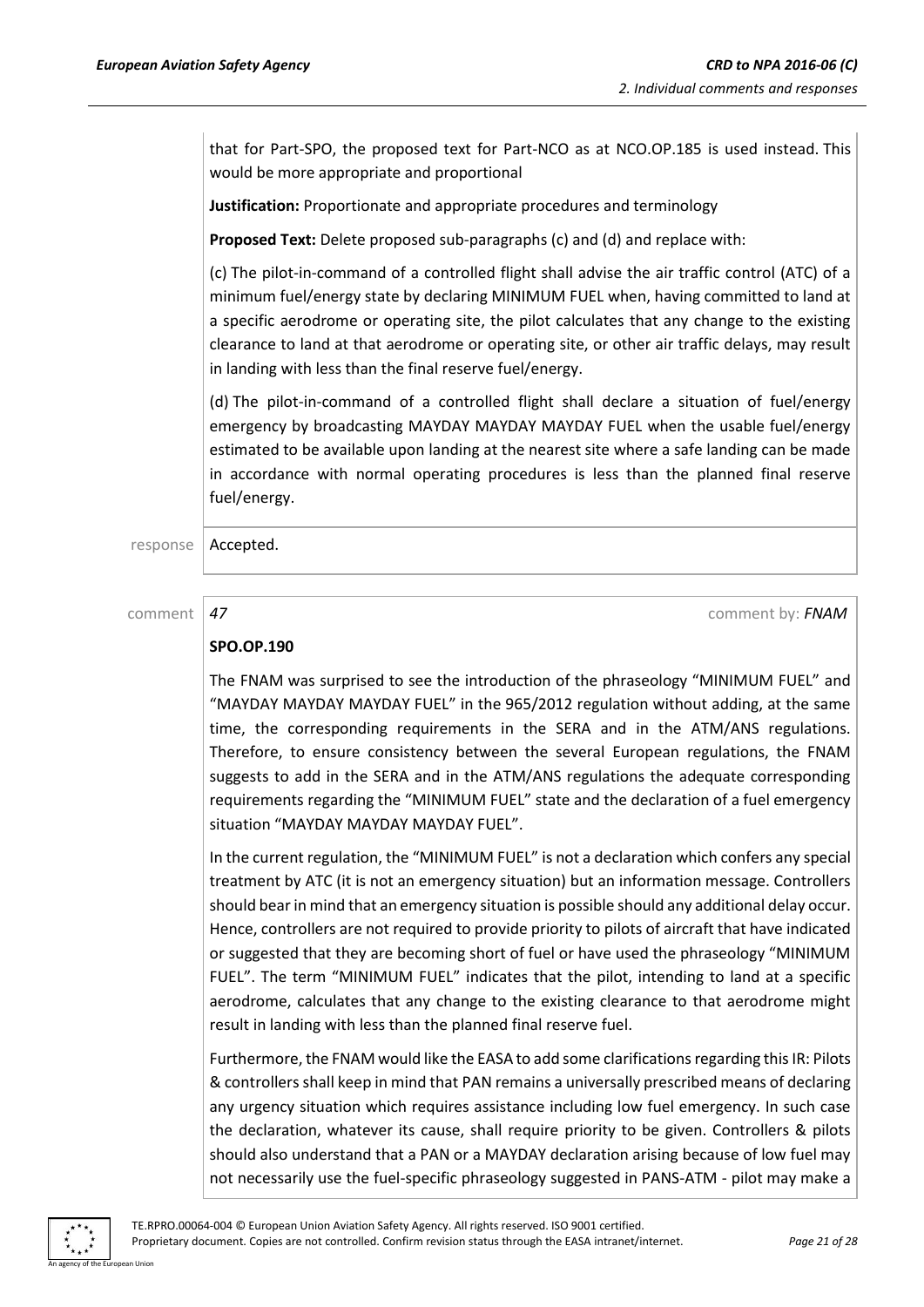standard form declaration first and only once it has been acknowledged explain that the problem is low fuel and priority corresponding to the declaration made is required.

 $response$  Partially accepted.

Please see the response to comment 45.

Identical comments: 45 and 48 fon the respective rules.

| 3. Proposed amendments - 3.4. Draft AMC and GM (draft decision) - Part-SPO | p. 17-19 |
|----------------------------------------------------------------------------|----------|
|----------------------------------------------------------------------------|----------|

| comment  | comment by: ERAC - European Regional Aerodromes Community<br>8                                                                                                                                                                                                                                                                                                                 |
|----------|--------------------------------------------------------------------------------------------------------------------------------------------------------------------------------------------------------------------------------------------------------------------------------------------------------------------------------------------------------------------------------|
|          | complete chapter 3.4 AMC and GM                                                                                                                                                                                                                                                                                                                                                |
|          | added AMC and GM is helpful and adequate                                                                                                                                                                                                                                                                                                                                       |
| response | Noted.                                                                                                                                                                                                                                                                                                                                                                         |
| comment  | 32<br>comment by: UK CAA                                                                                                                                                                                                                                                                                                                                                       |
|          | Page No: 18                                                                                                                                                                                                                                                                                                                                                                    |
|          | Paragraph No: 3.4 / 1, AMC1 SPO.OP.130,(d)                                                                                                                                                                                                                                                                                                                                     |
|          | Comment: To ensure alignment of destination alternate fuel policy with ICAO Annex 6, Part<br>II 3.4.5.3, it is recommended that the section dealing with isolated aerodromes is included in<br>Part SPO. It was noted that on Page 27, paragraph 4.4.5 of the RIA that a difference was<br>recorded for NCC but no justification for its omission seems to have been provided. |
|          | Justification: The provision of means of compliance for isolated aerodromes is considered<br>important and provides closer alignment with ICAO standards.                                                                                                                                                                                                                      |
|          | Proposed Text: Add new paragraph as follows:                                                                                                                                                                                                                                                                                                                                   |
|          | (d) (3) Where the aerodrome of intended landing is an isolated aerodrome:                                                                                                                                                                                                                                                                                                      |
|          | i) for a reciprocating engine aeroplane, the amount of fuel required to fly for 45 minutes plus<br>15 per cent of the flight time planned to be spent at cruising level, including final reserve fuel,<br>or two hours, whichever is less; or                                                                                                                                  |
|          | ii) for a turbine-engine aeroplane, the amount of fuel required to fly for two hours at normal<br>cruise consumption above the destination aerodrome, including final reserve fuel;                                                                                                                                                                                            |
| response | Accepted.                                                                                                                                                                                                                                                                                                                                                                      |
|          | AMC1 SPO.OP.130 was renumbered as AMC1 SPO.OP.131.                                                                                                                                                                                                                                                                                                                             |



n Union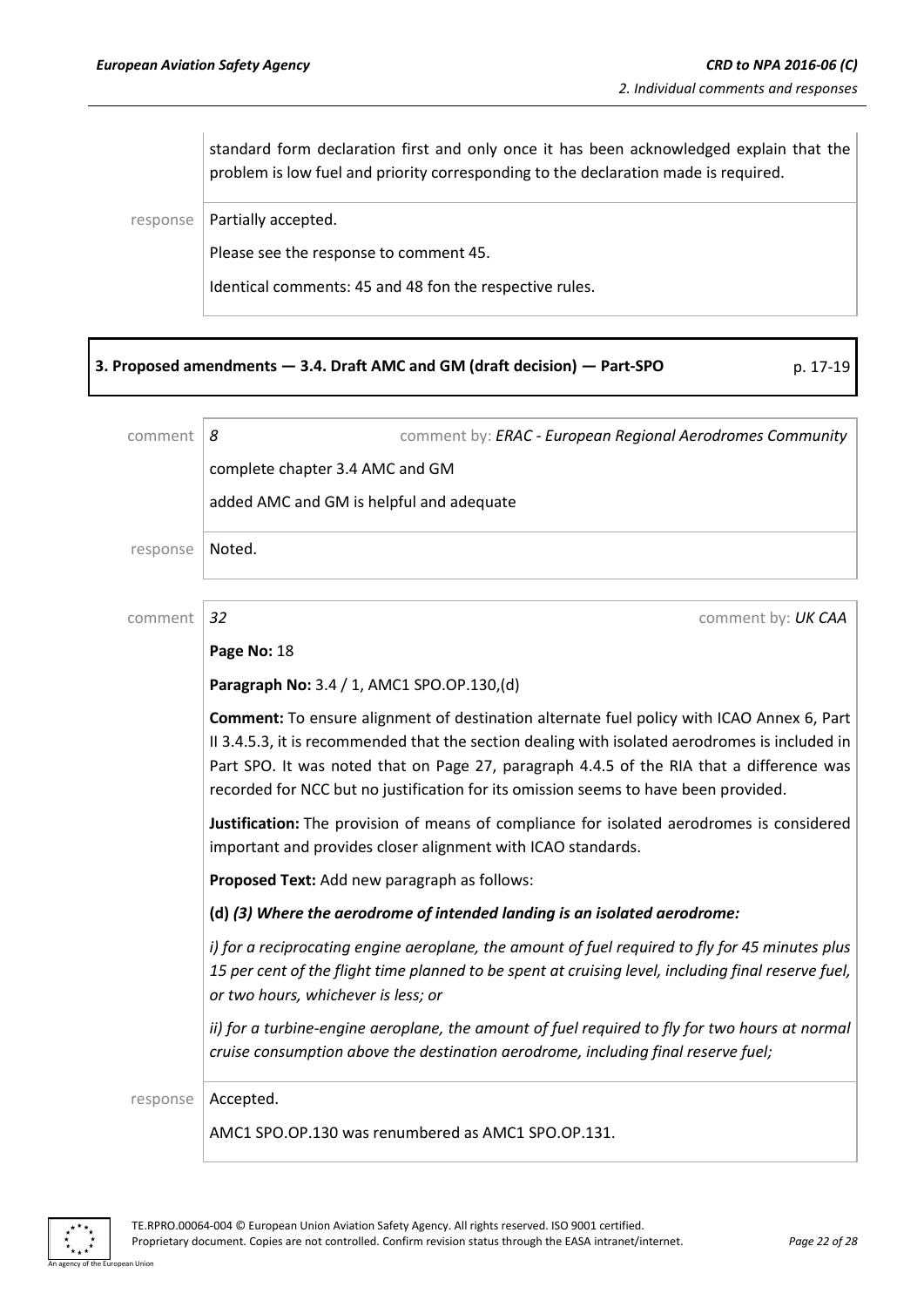| comment  | comment by: UK CAA<br>33                                                                                                                                                                                                                                                                                                                                                 |
|----------|--------------------------------------------------------------------------------------------------------------------------------------------------------------------------------------------------------------------------------------------------------------------------------------------------------------------------------------------------------------------------|
|          | Page No: 18/19                                                                                                                                                                                                                                                                                                                                                           |
|          | Paragraph No: 3.4 / 2, GM1 SPO.OP.190(b)&(d)                                                                                                                                                                                                                                                                                                                             |
|          | <b>Comment:</b>                                                                                                                                                                                                                                                                                                                                                          |
|          | 1) The reference used in the header is incorrect.                                                                                                                                                                                                                                                                                                                        |
|          | 2) The term "precautionary landing" is used in this GM without definition. It is recommended<br>that the definition of a "precautionary landing", as shown in proposed GM1<br>NCO.OP.185(b)&(c) sub-paragraph (c) on page 24, is added here as well or included in Annex<br>1 for use in all Annexes.<br><b>Justification:</b> Standardisation of terms and definitions. |
| response | General response: partially accepted.                                                                                                                                                                                                                                                                                                                                    |
|          | Comment 1: accepted.                                                                                                                                                                                                                                                                                                                                                     |
|          | The reference in the header in NPA 2016-06 (C)was wrong. It was taken over in the draft<br>AMC/GM and corrected.                                                                                                                                                                                                                                                         |
|          | Comment 2 : not accepted. 'precautionary landing' was deleted from the rules, as it is<br>captured in the definition of 'safe landing' in Defintions.                                                                                                                                                                                                                    |
|          | It is identical with comments 26 and 27 on the respective rules (Part-NCC and Part-NCO).                                                                                                                                                                                                                                                                                 |

| comment  | comment by: ERAC - European Regional Aerodromes Community<br>9                                                 |
|----------|----------------------------------------------------------------------------------------------------------------|
|          | complete chapter 3.5 and 3.6                                                                                   |
|          | highly appreciated simplification of until today too complex regulation.                                       |
|          | The new set of IR, AMC and GM for NCO is a good example for "better regulation". Adequate<br>and safe!         |
| response | Noted.                                                                                                         |
|          |                                                                                                                |
| comment  | 34<br>comment by: UK CAA                                                                                       |
|          | Page No: 19                                                                                                    |
|          | Paragraph No: 3.5 / 1, NCO.OP.105                                                                              |
|          | <b>Comment:</b> As this is a rule the word 'may' is not appropriate. The word "shall" should be<br>reinstated. |
|          |                                                                                                                |

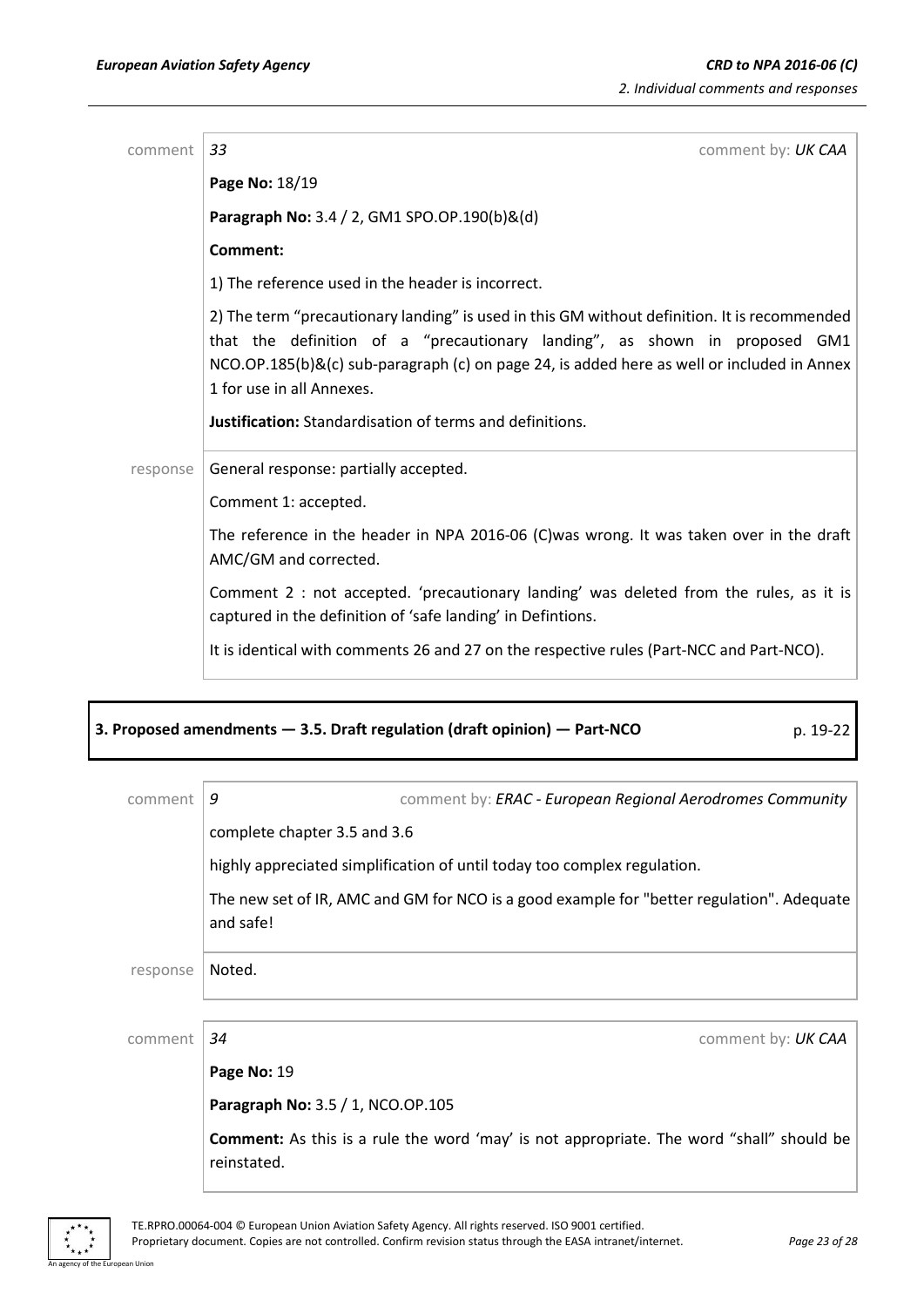|          | Justification: The word 'may' infers an option. Rules are not optional.                                                                                                                                                                                                                                                                                                                                                                   |
|----------|-------------------------------------------------------------------------------------------------------------------------------------------------------------------------------------------------------------------------------------------------------------------------------------------------------------------------------------------------------------------------------------------------------------------------------------------|
| response | Partially accepted.                                                                                                                                                                                                                                                                                                                                                                                                                       |
|          | The rule should not require the operator to consider an aerodrome as isolated if the operator<br>wishes to plan fuel for an alternate aerodrome, even though that alternate aerodrome is<br>beyond the ranges set out in point NCC.OP.105.                                                                                                                                                                                                |
| comment  | 35<br>comment by: UK CAA                                                                                                                                                                                                                                                                                                                                                                                                                  |
|          | Page No: 19                                                                                                                                                                                                                                                                                                                                                                                                                               |
|          | Paragraph No: 3.5 / 2, NCO.OP.125(a)                                                                                                                                                                                                                                                                                                                                                                                                      |
|          | <b>Comment:</b> The new section at (a) is supported but the term 'guaranteed' is not considered<br>appropriate in this context as this is a planning stage and the 'completion of a flight' cannot<br>be totally predicted. It is recommended that the section is amended as shown.                                                                                                                                                       |
|          | Justification: Reasonable terminology for the intent of the rule.                                                                                                                                                                                                                                                                                                                                                                         |
|          | <b>Proposed Text:</b>                                                                                                                                                                                                                                                                                                                                                                                                                     |
|          | (a) The pilot-in-command shall ensure that the quantity of energy/fuel and oil carried on<br>board is sufficient to guarantee for the intended flight is to be completed safely, taking into<br>account the meteorological conditions, any element affecting the performance of the aircraft,<br>and any delays that are expected in flight, with an allowance for contingencies that may<br>reasonably be expected to affect the flight. |
| response | Accepted.                                                                                                                                                                                                                                                                                                                                                                                                                                 |
|          | Identical comment: 59.                                                                                                                                                                                                                                                                                                                                                                                                                    |
| comment  | 36<br>comment by: UK CAA                                                                                                                                                                                                                                                                                                                                                                                                                  |
|          | Page No: 20                                                                                                                                                                                                                                                                                                                                                                                                                               |
|          | Paragraph No: 3.5 / 2, NCO.OP.125,(b)                                                                                                                                                                                                                                                                                                                                                                                                     |
|          | <b>Comment:</b> It is appreciated that there is an ambition to allow a degree of flexibility in the<br>establishment of a Final Reserve Fuel but its planning mentioned here seems to have become<br>very confused with the other fuel planning elements such as 'contingency' as stated in                                                                                                                                               |

**Justification:** Clarity of purpose and intent.

that the relevant material be expanded in AMC/GM.

#### **Proposed Text:**

(b) The pilot-in-command shall plan a quantity of fuel/energy to be protected as final reserve fuel/energy in order to ensure a safe landing. when unforeseen occurrences may not permit

sub-paragraph (a). It is strongly recommended that this section be re-written as shown and



n Unio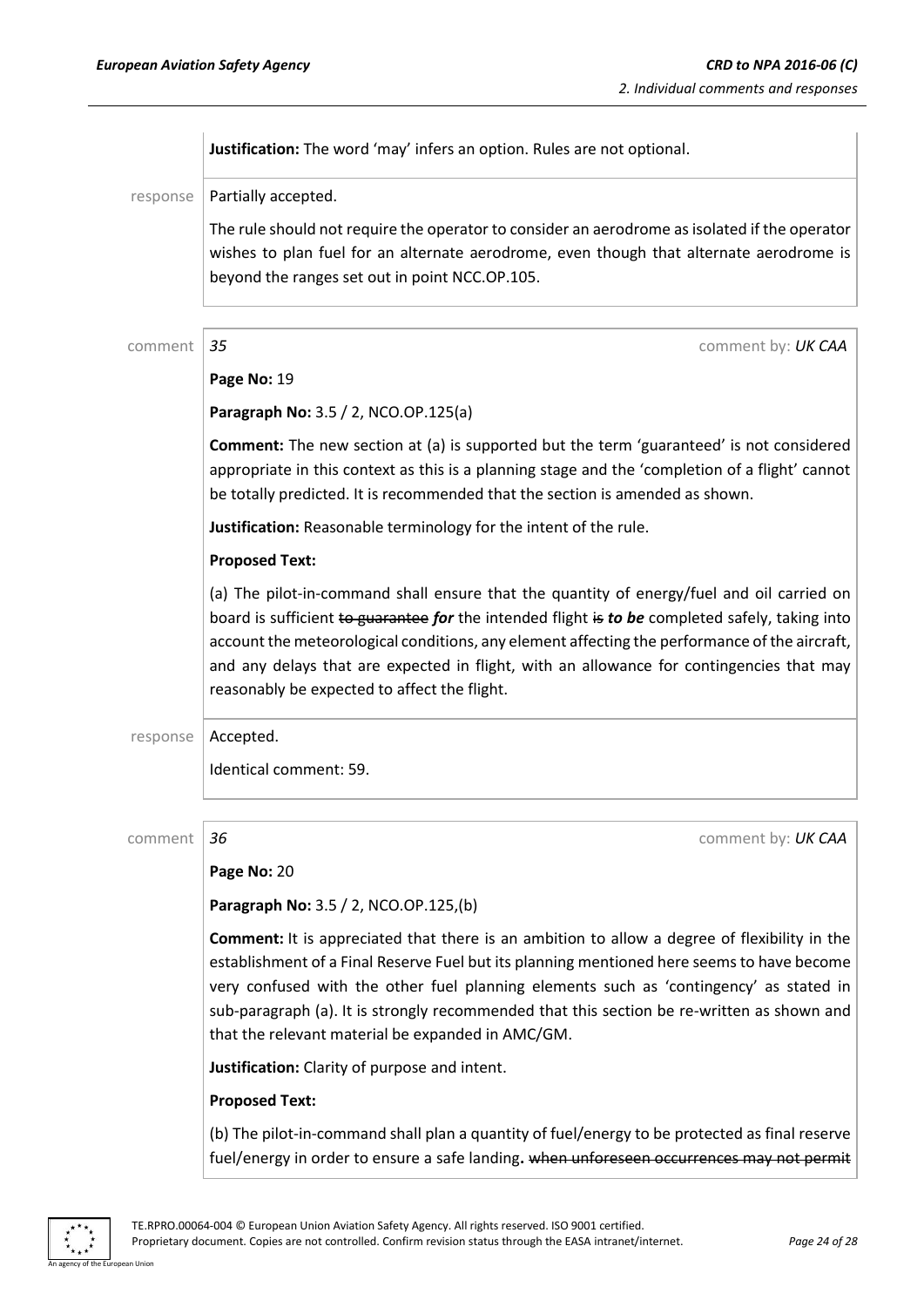safe completion of an operation as originally planned. In determining the quantity of the final reserve fuel/energy, the pilot-in-command shall take into account: (1) the severity of the hazard to persons or property that may result from an emergency landing after fuel/energy starvation; (2) the terrain in which such an emergency landing is made; (3) the weather conditions at and close to the destination/alternate aerodrome; (4) the precision of the measurement and calculation of fuel/energy expected on board at the end of the flight; (5) the availability of alternative landing options; and (6) the likelihood of unexpected circumstances that might prevent or delay a safe landing at the end of the intended flight;  $response$  Not accepted.

The concept that FRF is intended for 'unforeseen occurrences [that] may not permit safe completion of an operation as originally planned' is set out in a note to ICAO Annex 6, Part I, Chapter 4.3.7.2 (and is equally applicable in non-commercial operations). While some of the criteria may also be relevant to contingency fuel assessment, they are all relevant to assessing the quantity of the FRF that needs to be carried.

The distinction between FRF and contingency fuel is clearly set out and was elevated to AMC (new AMC3 NCO.OP.125(b)).

comment *48* comment by: *FNAM*

#### **NCO.OP.185**

The FNAM was surprised to see the introduction of the phraseology "MINIMUM FUEL" and "MAYDAY MAYDAY MAYDAY FUEL" in the 965/2012 regulation without adding, at the same time, the corresponding requirements in the SERA and in the ATM/ANS regulations. Therefore, to ensure consistency between the several European regulations, the FNAM suggests to add in the SERA and in the ATM/ANS regulations the adequate corresponding requirements regarding the "MINIMUM FUEL" state and the declaration of a fuel emergency situation "MAYDAY MAYDAY MAYDAY FUEL".

In the current regulation, the "MINIMUM FUEL" is not a declaration which confers any special treatment by ATC (it is not an emergency situation) but an information message. Controllers should bear in mind that an emergency situation is possible should any additional delay occur. Hence, controllers are not required to provide priority to pilots of aircraft that have indicated or suggested that they are becoming short of fuel or have used the phraseology "MINIMUM FUEL". The term "MINIMUM FUEL" indicates that the pilot, intending to land at a specific aerodrome, calculates that any change to the existing clearance to that aerodrome might result in landing with less than the planned final reserve fuel.

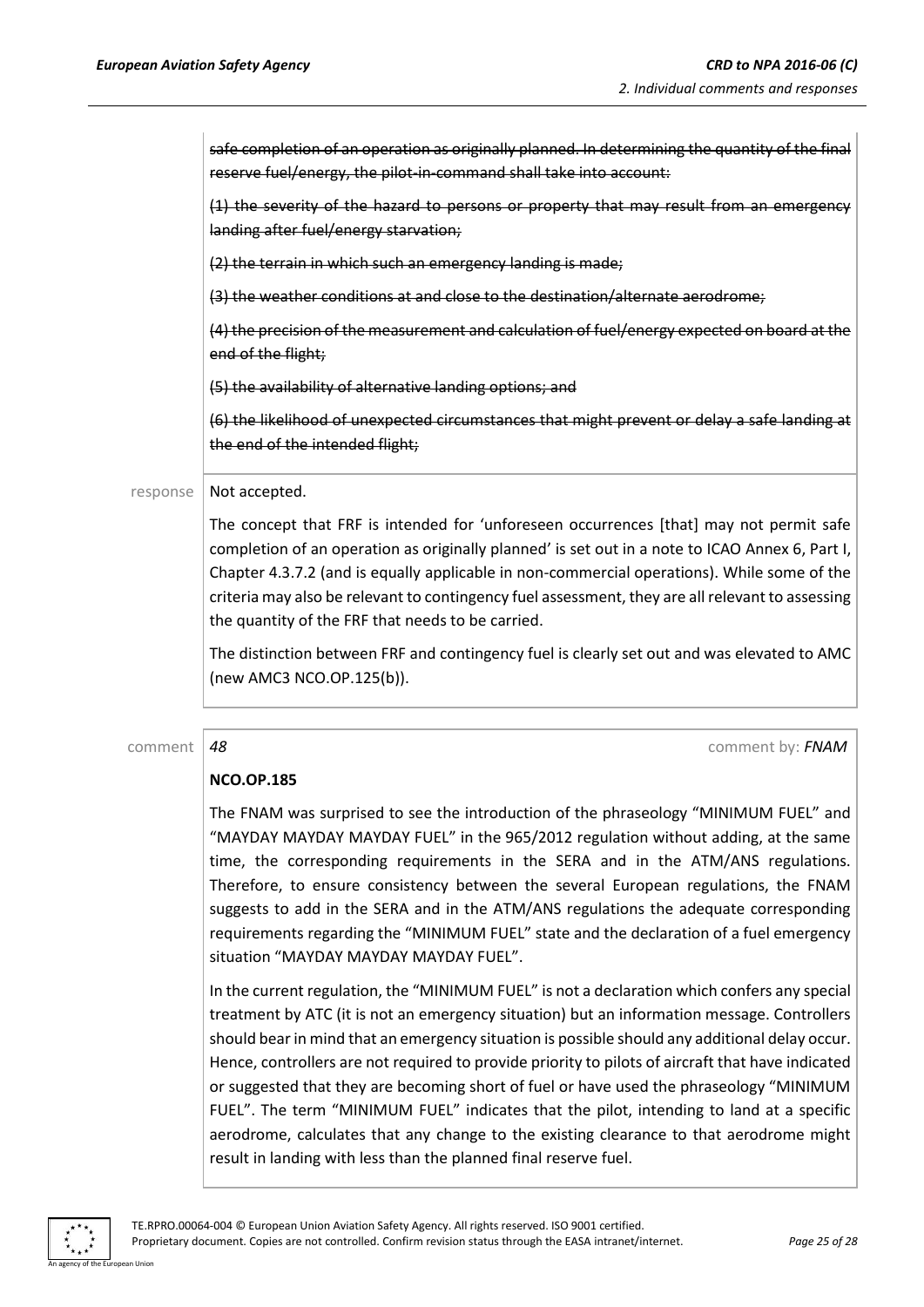Furthermore, the FNAM would like the EASA to add some clarifications regarding this IR: Pilots & controllers shall keep in mind that PAN remains a universally prescribed means of declaring any urgency situation which requires assistance including low fuel emergency. In such case the declaration, whatever its cause, shall require priority to be given. Controllers & pilots should also understand that a PAN or a MAYDAY declaration arising because of low fuel may not necessarily use the fuel-specific phraseology suggested in PANS-ATM - pilot may make a standard form declaration first and only once it has been acknowledged explain that the problem is low fuel and priority corresponding to the declaration made is required.

response | Partially accepted.

Please see the response to comment 45.

Identical comments: 45 and 47 on the respective rules.

#### **3. Proposed amendments — 3.6. Draft AMC and GM (draft decision) — Part-NCO** p. 22-24

| comment  | comment by: ERAC - European Regional Aerodromes Community<br>10                                                   |
|----------|-------------------------------------------------------------------------------------------------------------------|
|          | complete chapter 3.5 and 3.6                                                                                      |
|          | highly appreciated simplification of until today too complex regulation.                                          |
|          | The new set of IR, AMC and GM for NCO is a good example for "better regulation". Adequate<br>and safe!            |
| response | Noted.                                                                                                            |
| comment  | 37<br>comment by: UK CAA                                                                                          |
|          | Page No: 22                                                                                                       |
|          | Paragraph No: 3.6 / 1, AMC1 NCO.OP.125(b)                                                                         |
|          | <b>Comment:</b> It is recommended that the first sentence should be amended to include<br>'fuel/energy' as shown. |
|          | Justification: Clarity.                                                                                           |
|          | Proposed Text: The final reserve <i>fuel/energy</i> quantity should be no less than required to fly:              |
| response | Accepted.                                                                                                         |

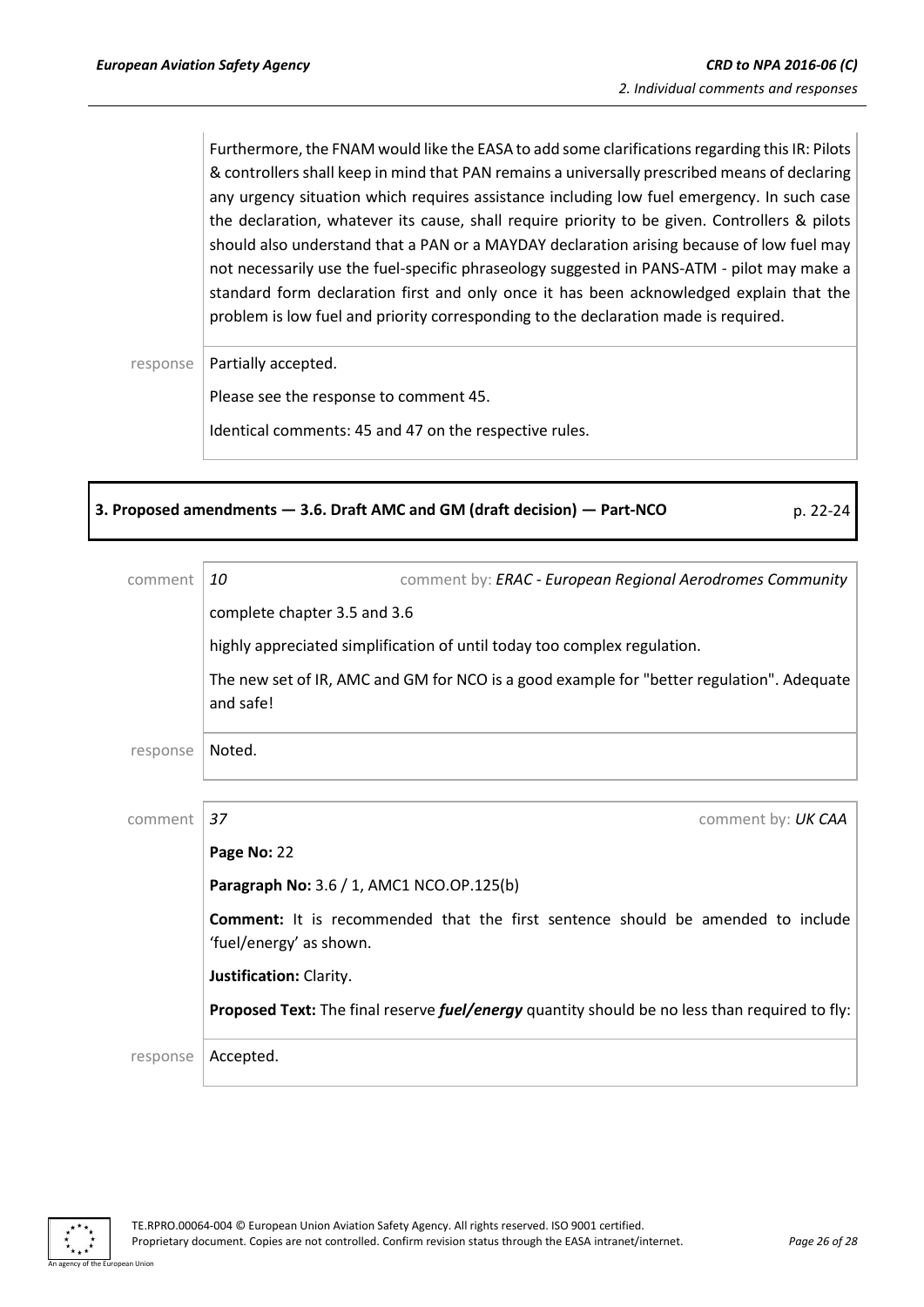| comment  | 38<br>comment by: UK CAA                                                                                                                                                                                                                                                   |
|----------|----------------------------------------------------------------------------------------------------------------------------------------------------------------------------------------------------------------------------------------------------------------------------|
|          | Page No: 23                                                                                                                                                                                                                                                                |
|          | Paragraph No: 3.6 / 5, GM1 NCO.OP.125(b)(6)                                                                                                                                                                                                                                |
|          | Comment: We believe this GM should be deleted as it provides no useful information that is<br>not obvious.                                                                                                                                                                 |
|          | Justification: Superfluous information.                                                                                                                                                                                                                                    |
| response | Accepted.                                                                                                                                                                                                                                                                  |
| comment  | 39<br>comment by: UK CAA                                                                                                                                                                                                                                                   |
|          | Page No: 23                                                                                                                                                                                                                                                                |
|          | Paragraph No: 3.6 / 6, GM1 NCO.OP.185(b)&(c), sub-paragraph (a)                                                                                                                                                                                                            |
|          | <b>Comment:</b> As written the 'Note' is confusing with its mention of CAT. It is recommended that<br>this sentence be amended as shown.                                                                                                                                   |
|          | Justification: Clarity of information                                                                                                                                                                                                                                      |
|          | <b>Proposed Text:</b>                                                                                                                                                                                                                                                      |
|          | Note: as for CAT, the final reserve fuel is always 30 min, but for Part-NCO operators, the final<br>reserve varies from 10 to 45 minutes; therefore, the air traffic control (ATC) may not be aware<br>of the amount of the remaining fuel/energy and therefore endurance. |
| response | Accepted.                                                                                                                                                                                                                                                                  |
|          | The assertion that FRF varies between 10 and 45 minutes was also corrected.                                                                                                                                                                                                |

#### **5. RIA for Part NCO — 5.1. Issues to be addressed — 5.1.6. Technology enablers** p. 31

comment **17** comment **17** comment by: *ESSP-SAS* 

Paragraph 5,1,6 describes the Technology enablers:

"In 2015, many GA aircraft have fuel computers that even interface with GNSS navigators, allowing a much more precise (though never, of course, perfect) estimate of the fuel remaining and the fuel required to destination. While this clearly does not replace the need for contingency planning, it does significantly reduce the margin required by eliminating some of the major uncertainties.

Operators who have invested in such systems to manage fuel risk should be permitted to take advantage of their benefits."